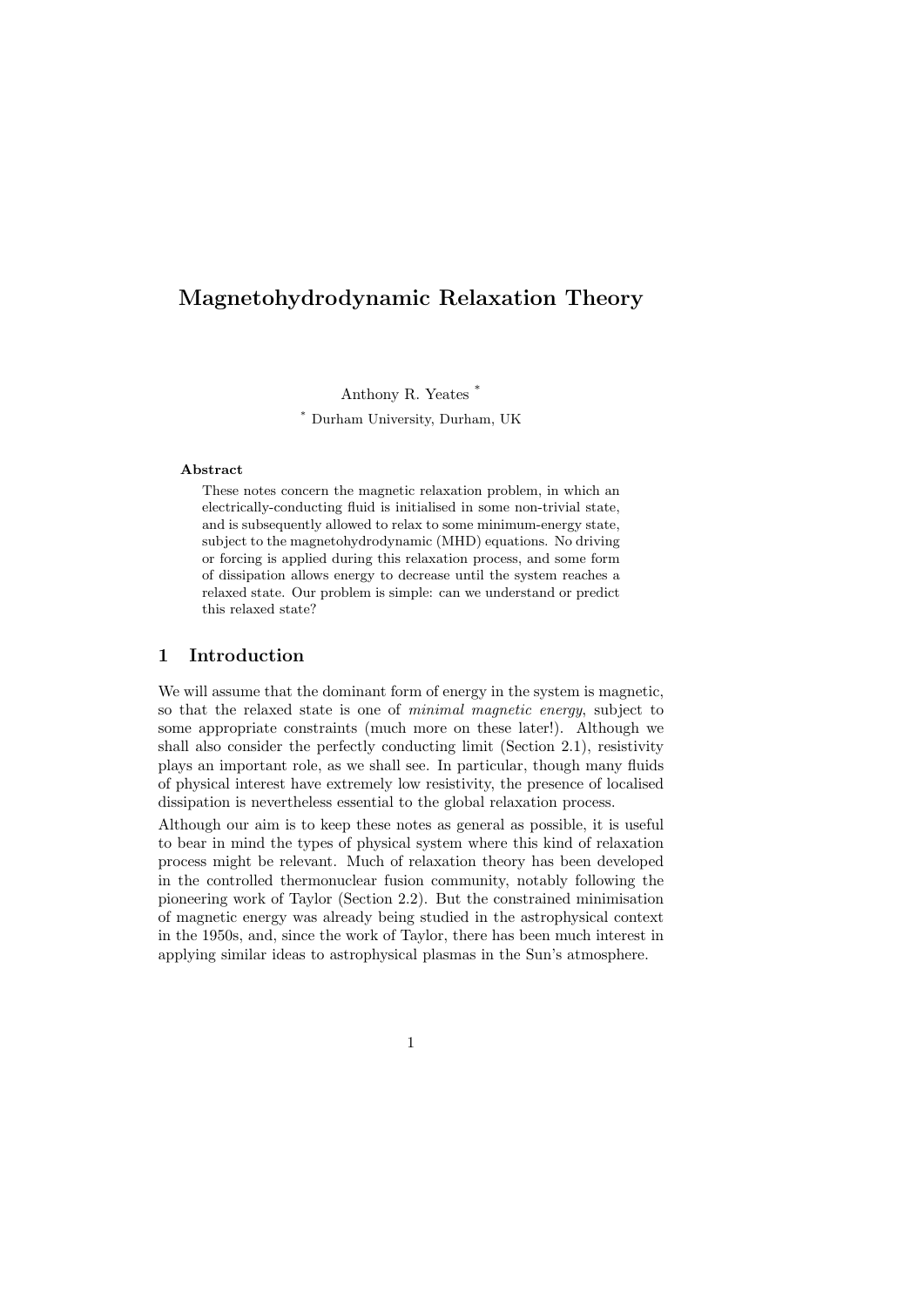#### 1.1 MHD equations

In these notes, we will assume a conducting fluid that obeys the following MHD equations:

$$
\frac{\partial \rho}{\partial t} = -\nabla \cdot (\rho \mathbf{v}),\tag{1}
$$

$$
\rho \frac{Dv}{Dt} = -\nabla p + \nabla \cdot \overline{\overline{\sigma}} + j \times \overline{B}, \qquad (2)
$$

$$
\rho \frac{D\epsilon}{Dt} = -p \nabla \cdot \mathbf{v} + (\overline{\overline{\boldsymbol{\sigma}}} \cdot \nabla) \mathbf{v} + \eta j^2, \tag{3}
$$

$$
p = \rho \epsilon (\gamma - 1), \tag{4}
$$

$$
\mu_0 \mathbf{j} = \nabla \times \mathbf{B},\tag{5}
$$

$$
\frac{\partial \mathbf{B}}{\partial t} = \nabla \times (\mathbf{v} \times \mathbf{B}) - \nabla \times (\eta \mathbf{j}). \tag{6}
$$

Equations  $(1)-(4)$  are the usual equations of fluid mechanics for the density ρ, velocity field **v**, pressure p and internal energy  $\epsilon$ , where  $\overline{\overline{\sigma}}$  is the viscous stress tensor and we assume an adiabatic equation of state (4). Compared to a non-conducting fluid, the momentum equation (2) contains an additional Lorentz force  $j \times B$  due to the magnetic field B, where j is the electric current density derived from Ampère's law  $(5)$ . In  $(3)$ , there is an additional ohmic dissipation term  $\eta j^2$  that corresponds to heating of the fluid by electrical resistivity (we shall assume a uniform resistivity  $\eta$ ). The magnetic field  $\boldsymbol{B}$  evolves according to the induction equation (6), which is obtained by substituting the (resistive) Ohm's law into Faraday's law to eliminate the electric field. We assume that the initial magnetic field is divergence-free ( $\nabla \cdot \mathbf{B} = 0$ ), so that it remains so throughout the relaxation thanks to (6).

In principle, we can simply compute the relaxed state by solving these equations as an initial value problem. However, the goal of relaxation theory is to understand what is fundamentally going on when we solve the equations – the "big picture," if you will. With a deep enough understanding, we may even be able to predict the relaxed state without having to solve the MHD equations at all.

In many astrophysical and laboratory plasmas, we have  $\eta$  very small but non-zero. Accordingly, our aim will be to understand this regime, although we will see along the way what happens in the extreme cases where resistivity is dominant (large  $\eta$ ) or vanishing (ideal MHD,  $\eta = 0$ ).

Boundary conditions We shall consider relaxation in a finite domain  $V$ . This means that the boundary conditions will play an important role.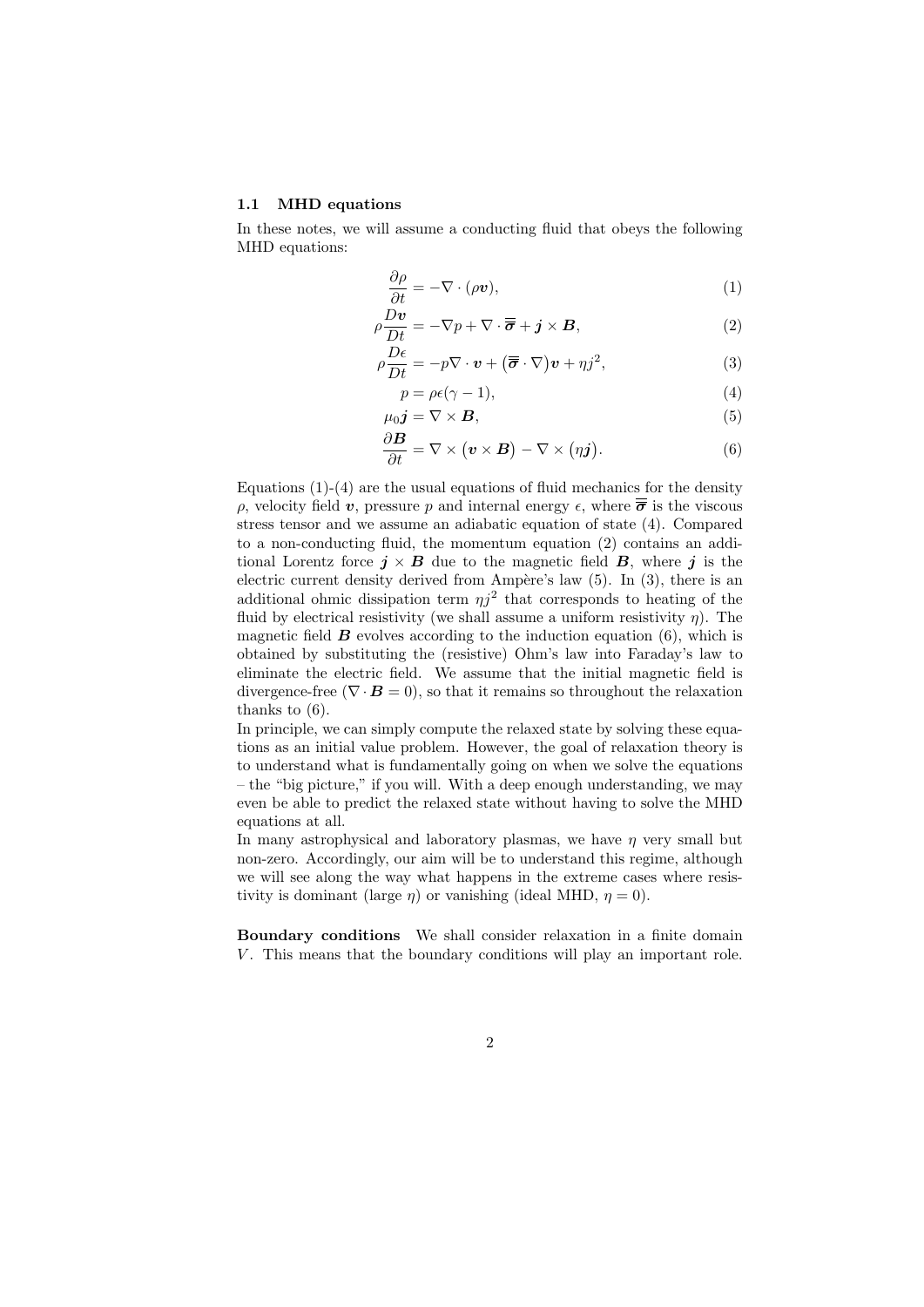We will consider two possible sets of boundary conditions, where we use the notation  $B_n \equiv \mathbf{B} \cdot \hat{\mathbf{n}}$  (with  $\hat{\mathbf{n}}$  the outward unit normal):

(B1) Closed field —  $B_n|_{\partial V} = v_n|_{\partial V} = 0.$ 

(B2) Line-tied —  $\partial B_n/\partial t|_{\partial V} = 0$  and  $v|_{\partial V} = 0$ .

The name "line-tied" comes from the ideal MHD case, where conditions (B2) would imply that magnetic field line footpoints on  $\partial V$  cannot move. If  $\eta \neq 0$ , these footpoints may still move through resistive diffusion.

Initial conditions Except for the requirement that  $\nabla \cdot \mathbf{B} = 0$ , and possibly boundary condition (B1), we allow for a general initial magnetic field B. The relaxed state in any particular problem will naturally be dependent on the choice of initial state, or at least on certain properties of it.

#### 1.2 Energy dissipation

Since we are interested in minimizing magnetic energy, it is logical to consider how this evolves. We define the total magnetic energy to be

$$
W(t) = \frac{1}{2\mu_0} \int_V B^2 \, \mathrm{d}^3 x. \tag{7}
$$

Differentiating this expression and using (6), we find that

$$
\frac{dW}{dt} = \frac{1}{\mu_0} \int_V \mathbf{B} \cdot \frac{\partial \mathbf{B}}{\partial t} d^3x
$$
  
\n
$$
= \frac{1}{\mu_0} \int_V \mathbf{B} \cdot \nabla \times (\mathbf{v} \times \mathbf{B} - \eta \mathbf{j}) d^3x
$$
  
\n
$$
= \frac{1}{\mu_0} \int_V [(\mathbf{v} \times \mathbf{B}) \cdot \nabla \times \mathbf{B} - \eta \mathbf{j} \cdot \nabla \times \mathbf{B}] d^3x
$$
  
\n
$$
+ \frac{1}{\mu_0} \oint_{\partial V} [(\mathbf{v} \times \mathbf{B}) \times \mathbf{B} - \eta \mathbf{j} \times \mathbf{B}] \cdot \hat{\mathbf{n}} d^2x
$$
  
\n
$$
= - \int_V [\mathbf{v} \cdot (\mathbf{j} \times \mathbf{B}) + \eta \mathbf{j}^2] d^3x
$$
  
\n
$$
+ \frac{1}{\mu_0} \oint_{\partial V} [B_n(\mathbf{v} \cdot \mathbf{B}) - v_n B^2 + \eta \mathbf{B} \cdot (\mathbf{j} \times \hat{\mathbf{n}})] d^2x. \quad (8)
$$

Within the volume, this shows that  $W$  changes due to both work done against the Lorentz force (which may increase or reduce  $W$ ), and due to ohmic dissipation (which always reduces W).

The first two boundary terms correspond to bodily transport of magnetic energy into (or out of)  $V$ , and both vanish under either  $(B1)$  or  $(B2)$ . The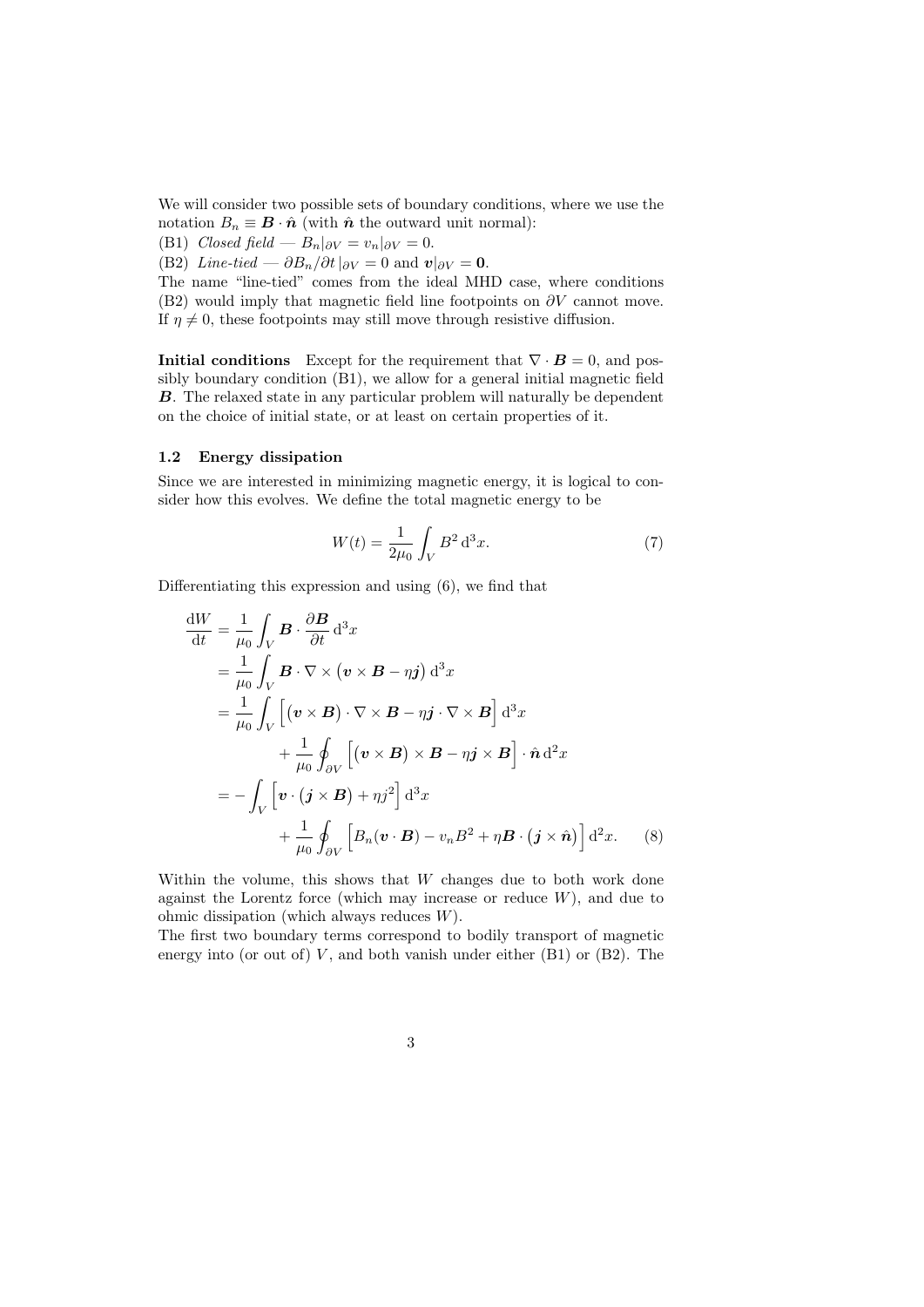third term is due to ohmic diffusion through the boundary, and is usually ruled out by additional boundary conditions in practice, in which case

$$
\frac{\mathrm{d}W}{\mathrm{d}t} = -\int_{V} \left[ \boldsymbol{v} \cdot (\boldsymbol{j} \times \boldsymbol{B}) + \eta j^{2} \right] \mathrm{d}^{3}x. \tag{9}
$$

In the presence of viscosity (the  $\overline{\sigma}$  tensor), kinetic energy will eventually dissipate leaving a static equilibrium  $v = 0$ . In this situation, magnetic energy will continue to dissipate through ohmic dissipation, toward an asymptotic state where

$$
\mathbf{j} = \mathbf{0}.\tag{10}
$$

In other words  $\nabla \times \mathbf{B} = \mathbf{0}$ , which implies that  $\mathbf{B} = \nabla \psi$ . This is a potential field, so-called because  $\nabla \cdot \mathbf{B} = 0$  implies that  $\psi$  satisfies Laplace's equation  $\Delta \psi = 0$ . So unconstrained resistive relaxation leads to a potential field.

What makes relaxation theory interesting is that a potential field is not usually reached, at least not on a dynamical timescale. Instead, the system settles rapidly into a relaxed state with  $v = 0$ , but with  $j \neq 0$ . In highly conducting fluids, the remaining ohmic dissipation takes far longer and is often physically irrelevant. The dynamical relaxation phase is what we are really interested in.

Example 1.1 (One-dimensional model; Moffatt 2015). A simple system exhibiting this "two-stage" relaxation process is given by assuming an initial magnetic field  $\mathbf{B} = B_0 (b_y(x, t)\hat{y} + b_z(x, t)\hat{z})$  in a pressureless fluid  $(p = 0)$ with uniform viscosity  $\mu$ . For such a magnetic field,

$$
\boldsymbol{j} \times \boldsymbol{B} = -\frac{\partial p_{\rm m}}{\partial x} \hat{\boldsymbol{x}},\tag{11}
$$

where  $p_m = B^2/2$  is the magnetic pressure. Thus if  $v = 0$  initially, there will only be a fluid velocity in the x direction,  $\mathbf{v} = v(x, t)\hat{\mathbf{x}}$ . By defining dimensionless variables  $\hat{x} = x/d$ ,  $\hat{t} = t/(\mu/B_0^2)$ ,  $\hat{\rho} = \rho/\rho_0$  and  $\hat{\mathbf{b}} = \mathbf{B}/B_0$ , the MHD equations reduce to the dimensionless form (dropping the hats)

$$
\frac{\partial \rho}{\partial t} = -\frac{\partial}{\partial x} (\rho v),\tag{12}
$$

$$
\frac{\partial}{\partial t}(\rho v) = -\frac{\partial}{\partial x}\left(\rho v^2 - \frac{1}{\epsilon}\frac{\partial v}{\partial x} + p_{\rm m}\right),\tag{13}
$$

$$
\frac{\partial \mathbf{b}}{\partial t} = -\frac{\partial}{\partial x} \left( v\mathbf{b} - \kappa \frac{\partial \mathbf{b}}{\partial x} \right). \tag{14}
$$

The dimensionless parameters  $\epsilon = \rho_0 B_0^2 d^2 / \mu^2$  and  $\kappa = \eta \mu / (B_0^2 d^2)$  are both assumed small, so that the magnetic Prandtl number  $\mu/(\rho_0 \eta) = (\epsilon \kappa)^{-1}$  is assumed large.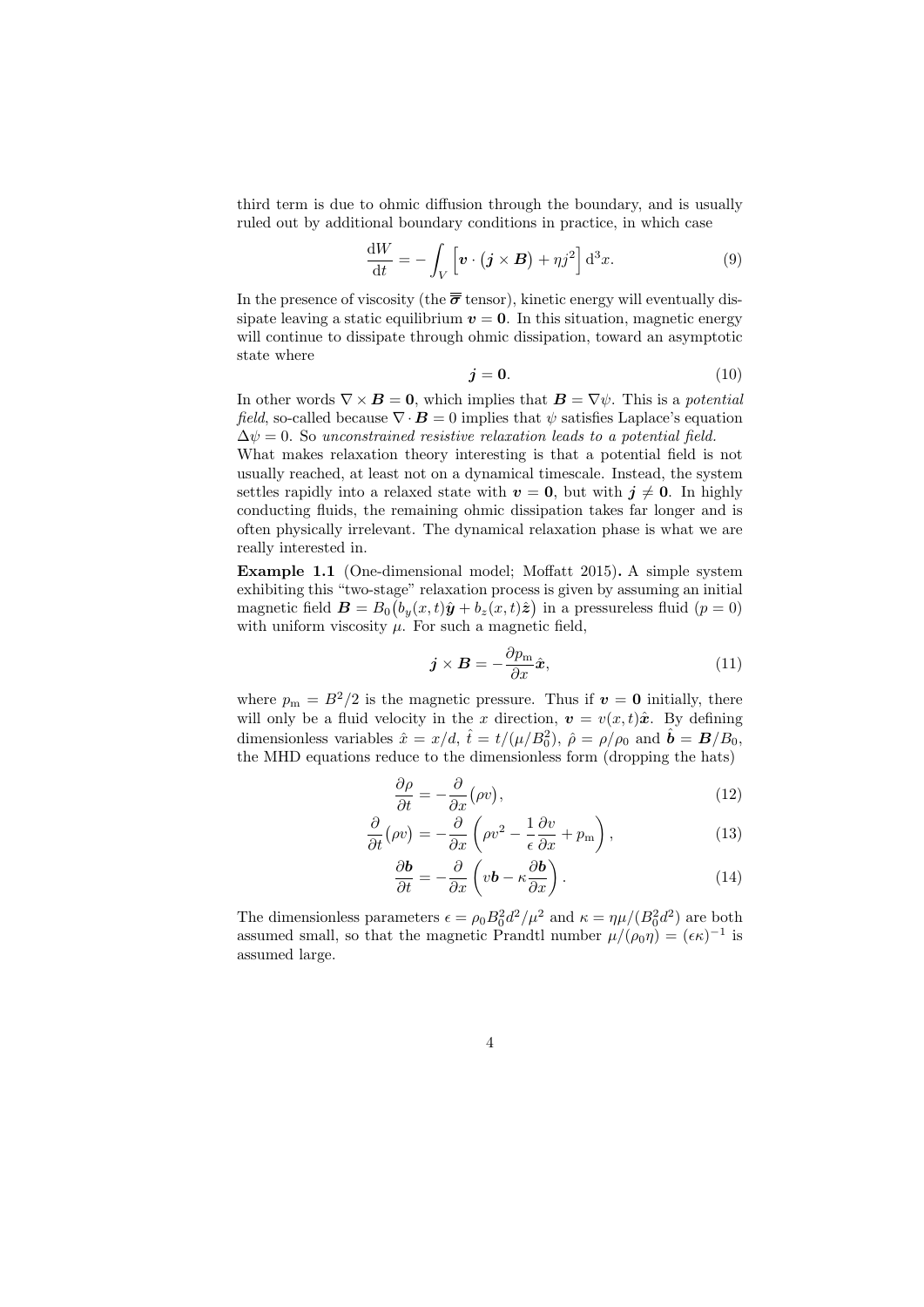We can solve equations (12) to (14) numerically using a simple finitedifference method, subject to the boundary conditions

$$
\frac{\partial \mathbf{b}}{\partial x}(\pm \pi, t) = \mathbf{0}, \quad v(\pm \pi, t) = 0,
$$
\n(15)

although these correspond to neither (B1) nor (B2) above. With  $\epsilon = \kappa =$  $10^{-3}$  and initial conditions

$$
\boldsymbol{b}(x,0) = 2\sin\left(0.1x(3\pi^2 - x^2)\right)\hat{\boldsymbol{y}} + 3\cos\left(0.1x(3\pi^2 - x^2)\right)\hat{\boldsymbol{z}},\qquad(16)
$$

$$
v(x,0) = 0, \quad \rho(x,0) = 1,\tag{17}
$$

we obtain the following evolution of the kinetic energy  $M(t) = \frac{1}{2} \int_{-\pi}^{\pi} \rho v^2 dx$ , magnetic energy  $W(t)$ , parallel current  $J_{\parallel}(t) = \int j_{\parallel} dx$  (with  $j_{\parallel} = |\mathbf{j} \cdot \mathbf{B}/B|$ ) and perpendicular current  $J_{\perp}(t) = \int (j - j_{\parallel}) dx$ .



The key point here is the presence of an initial dynamical relaxation phase with significant kinetic energy until about  $t = 0.5$ , followed by a purely resistive decay thereafter. During the initial phase, the perpendicular current is mostly dissipated, but the parallel current is not, so a potential field with  $j = 0$  is not reached until  $t \gg 1$ . We will see in Section 2.1 that such a force-free state  $\mathbf{j} = \alpha(x) \mathbf{B}$  would be expected in an ideal relaxation. It is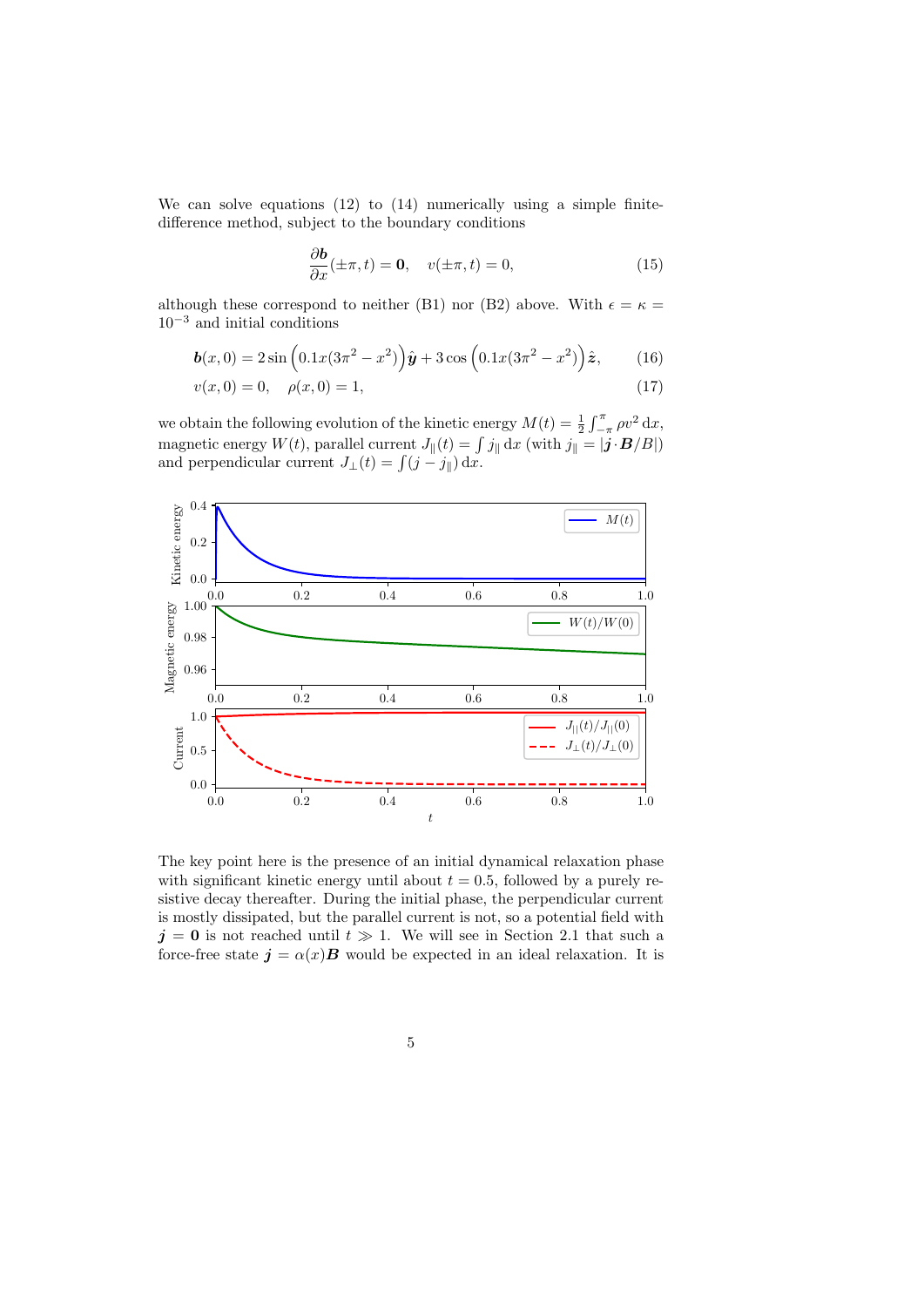notable that  $\alpha$  depends on x, so that Taylor's hypothesis (Section 2.2) is not an appropriate model here.

## 1.3 Topological invariants

To understand the dynamical phase, we need to understand the physical constraints on the fluid, additional to the boundary conditions. In a highlyconducting fluid, these can arise from topological invariants: the magnetic helicities of fluid subvolumes.

Let  $V_t \subset V$  be a material volume (moving with the fluid), and let **A** be a vector potential for **B**, meaning that  $\mathbf{B} = \nabla \times \mathbf{A}$ . The magnetic helicity in the subvolume  $V_t$ , corresponding to this choice of  $A$ , is

$$
h(V_t) = \int_{V_t} \mathbf{A} \cdot \mathbf{B} \, \mathrm{d}^3 x. \tag{18}
$$

We can compute the time evolution of this quantity using the transport theorem:

$$
\frac{\mathrm{d}h(V_t)}{\mathrm{d}t} = \int_{V_t} \frac{\partial}{\partial t} \left( \mathbf{A} \cdot \mathbf{B} \right) \mathrm{d}^3 x + \oint_{\partial V_t} \mathbf{A} \cdot \mathbf{B} \, v_n \, \mathrm{d}^2 x,\tag{19}
$$

$$
= \int_{V_t} \left( \boldsymbol{B} \cdot \frac{\partial \boldsymbol{A}}{\partial t} + \boldsymbol{A} \cdot \frac{\partial \boldsymbol{B}}{\partial t} \right) d^3x + \oint_{\partial V_t} \boldsymbol{A} \cdot \boldsymbol{B} \, v_n \, d^2x, \tag{20}
$$

$$
=2\int_{V_t}\boldsymbol{B}\cdot\frac{\partial \boldsymbol{A}}{\partial t}\,\mathrm{d}^3x+\oint_{\partial V_t}\left(\boldsymbol{A}\cdot\boldsymbol{B}\,v_n-\boldsymbol{A}\times\frac{\partial \boldsymbol{A}}{\partial t}\cdot\hat{\boldsymbol{n}}\right)\,\mathrm{d}^2x.\tag{21}
$$

Uncurling the induction equation (6) shows that

$$
\frac{\partial \mathbf{A}}{\partial t} = \mathbf{v} \times \mathbf{B} - \eta \mathbf{j} + \nabla \chi,\tag{22}
$$

for some arbitrary scalar potential  $\chi$  (that depends on the chosen gauge of A). Substituting this into (21) gives

$$
\frac{dh(V_t)}{dt} = 2 \int_{V_t} \left( \mathbf{B} \cdot \nabla \chi - \eta \mathbf{j} \cdot \mathbf{B} \right) d^3x \n+ \oint_{\partial V_t} \left( (\mathbf{A} \cdot \mathbf{B}) \mathbf{v} - \mathbf{A} \times (\mathbf{v} \times \mathbf{B}) + \eta \mathbf{A} \times \mathbf{j} - \mathbf{A} \times \nabla \chi \right) \cdot \hat{\mathbf{n}} d^2x, \n= -2 \int_{V_t} \eta \mathbf{j} \cdot \mathbf{B} d^3x + \oint_{\partial V_t} \left[ (\chi + \mathbf{v} \cdot \mathbf{A}) B_n - \eta \mathbf{j} \cdot (\mathbf{A} \times \hat{\mathbf{n}}) \right] d^2x.
$$
\n(23)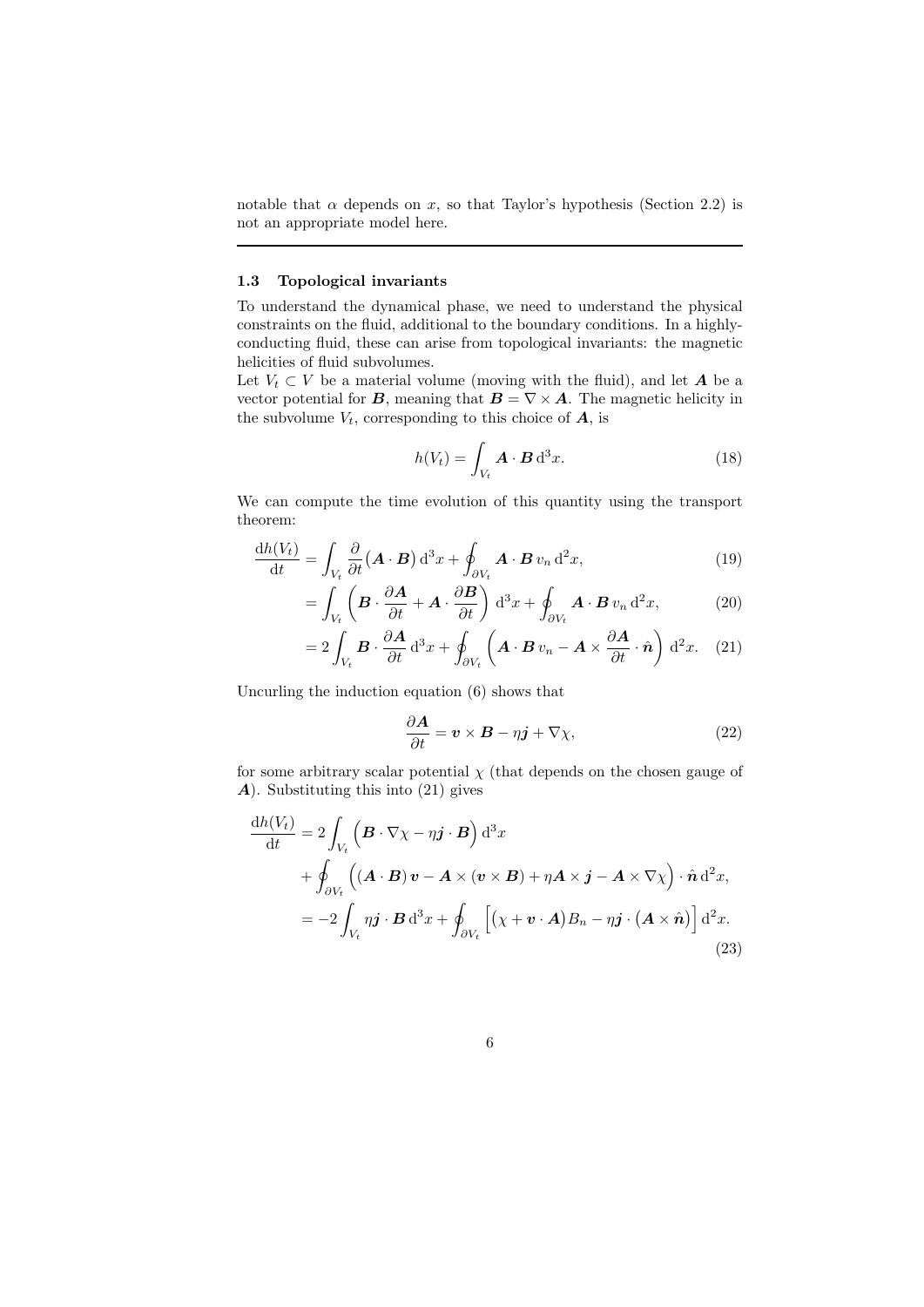Here we used that  $\nabla \cdot \mathbf{B} = 0$  and also that  $\partial V_t$  is a closed surface.

If our fluid were perfectly conducting  $(\eta = 0)$ , then (23) would reduce to the boundary term. Moreover, this boundary term would vanish if  $B_n =$ 0. So the helicity  $h(V_t)$  is invariant under *ideal* MHD whenever  $V_t$  is a magnetically-closed subvolume.

When  $\eta \neq 0$ , then the individual helicities  $h(V_t)$  are no longer invariant. In Lecture 3, we will look at what happens to these topological quantities for small but non-zero  $n$ .

#### 1.4 Overview of these lectures

We have already seen that the minimum-energy state for an unconstrained resistive relaxation is a potential field with  $j = 0$ . In the rest of these notes, we aim to characterise the minimum-energy state reached by the dynamical phase when this is much shorter than the ohmic dissipation timescale. In relaxation theory, we aim to compute (or at least to characterise) the

minimum-energy state in the presence of constraints. Different choices of constraint(s) will lead to different minimum-energy states. The cases that we will study are summarised below:



In Lecture 2, we will consider two well-established cases: (i) ideal MHD where all of the  $h(V_t)$  are conserved, and (ii) Taylor relaxation where we impose the much weaker constraint that the total helicity for  $V_t = V$  is the only constraint. In both cases, we will see that the minimum-energy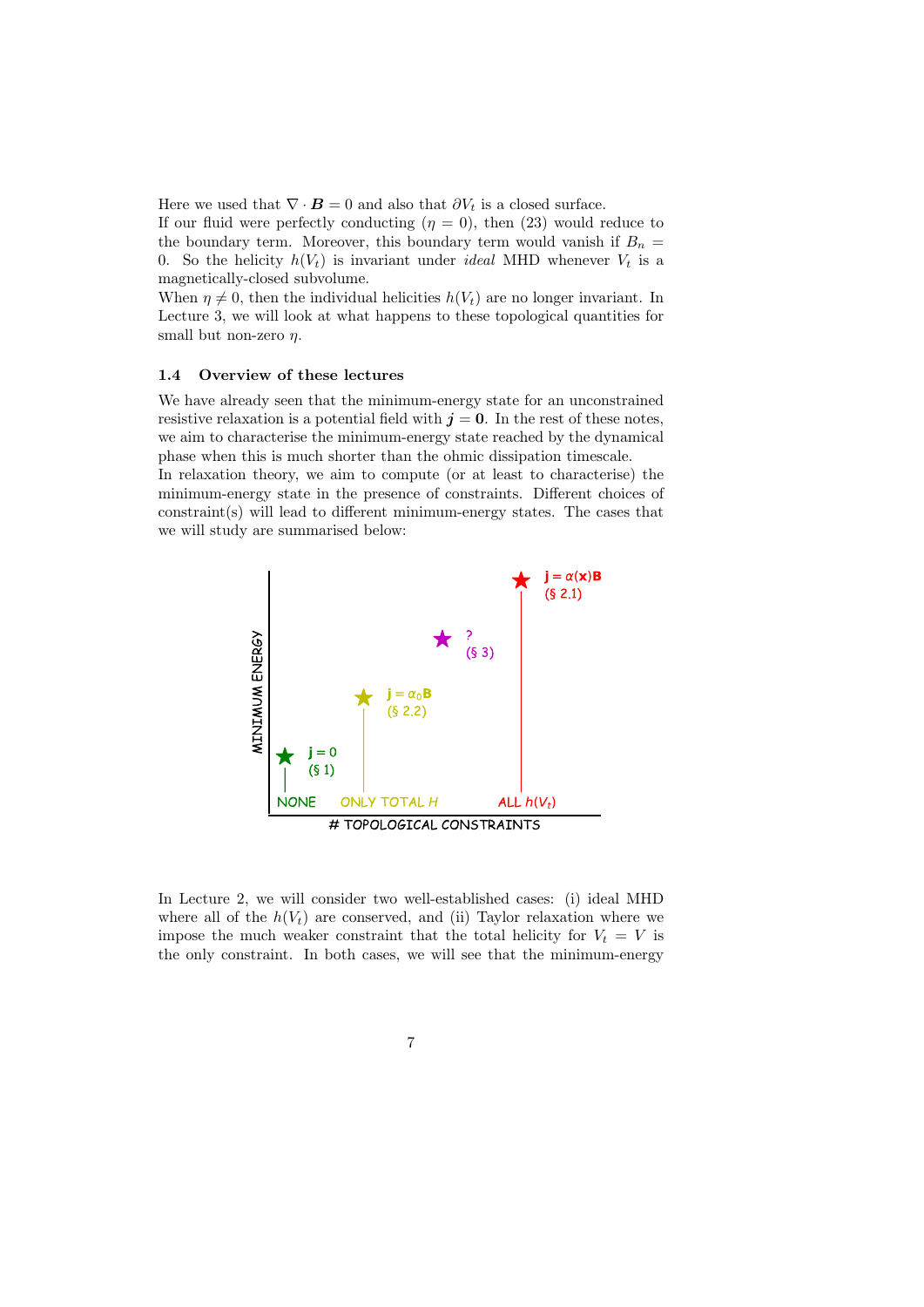states are force-free fields with  $j = \alpha B$ . The difference is that  $\alpha$  must be a constant in case (ii) – a *linear force-free magnetic field* but may be a function of position in case  $(i)$  – a nonlinear force-free magnetic field. Lecture 3 describes recent work that aims to better characterise the relax-

ation process in "realistic" systems that fall somewhere between ideal MHD and Taylor relaxation. The essential idea is to study the evolution of the  $h(V_t)$  when the  $V_t$  are infinitesimal tubes around each magnetic field line.

# 2 Traditional Approaches

In this lecture, we discuss two well-studied regimes: ideal MHD and Taylor relaxation.

# 2.1 Ideal MHD relaxation

In a perfectly conducting fluid with vanishing resistivity  $(\eta = 0)$ , the induction equation (6) simplifies to

$$
\frac{\partial \mathbf{B}}{\partial t} = \nabla \times (\mathbf{v} \times \mathbf{B}),\tag{24}
$$

which implies that the magnetic field is frozen-in to the fluid  $(AIfvén's the$ orem). As we have seen, the magnetic helicity  $h(V_t)$  is then invariant for any magnetically-closed material subvolume  $V_t$ . Clearly these topological invariants will inhibit the magnetic relaxation.

In ideal MHD, with boundary conditions (B1) or (B2), the evolution of magnetic energy – equation  $(9)$  – reduces to

$$
\frac{\mathrm{d}W}{\mathrm{d}t} = -\int_{V} \boldsymbol{v} \cdot (\boldsymbol{j} \times \boldsymbol{B}) \, \mathrm{d}^{3}x. \tag{25}
$$

Unlike in the resistive case, if the fluid stops moving then  $W$  stops changing, because the magnetic field is frozen-in to the fluid. But the energy is also stationary if  $j \times B = 0$ .

Variational argument To characterise the minimum-energy state, we can use a variational argument where we treat W as a functional  $W(B)$ and differentiate it with respect to the function  $B(x)$  using functional differentiation. The first variation of W is

$$
\delta W = \frac{1}{2\mu_0} \int_V \delta(B^2) d^3x = \frac{1}{\mu_0} \int_V \boldsymbol{B} \cdot \delta \boldsymbol{B} d^3x.
$$
 (26)

If **B** is a minimiser of W, then we must have  $\delta W = 0$  for all possible perturbations  $\delta$ **B**. The possible perturbations are not arbitrary: the ideal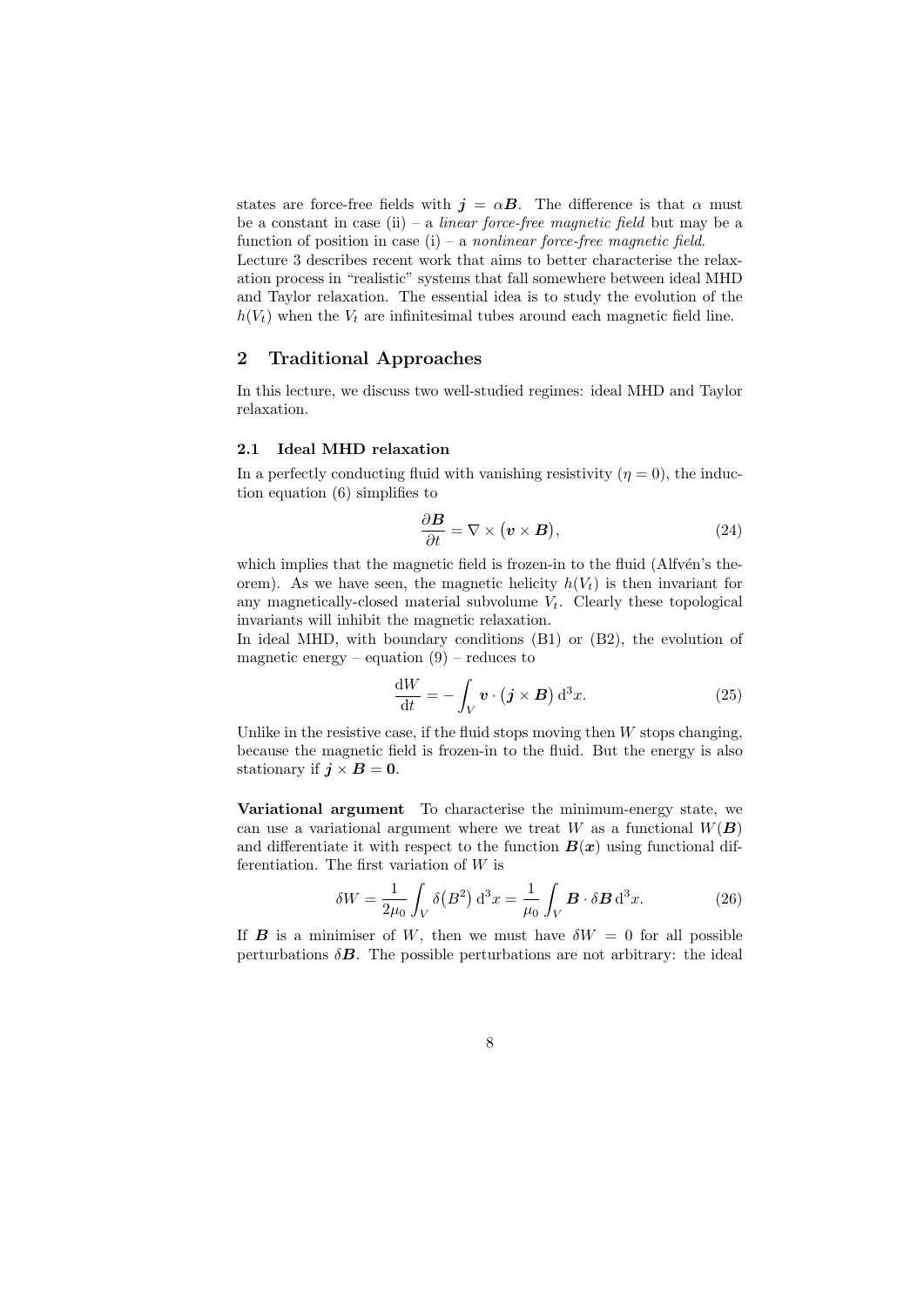induction equation (24) implies that they must take the form  $\delta \mathbf{B} = \nabla \times$  $(\delta \xi \times B)$  for some displacement  $\delta \xi$  with  $\delta \xi_n|_{\partial V} = 0$ . Then

$$
\delta W = \frac{1}{\mu_0} \int_V \boldsymbol{B} \cdot \nabla \times (\delta \boldsymbol{\xi} \times \boldsymbol{B}) d^3 x \tag{27}
$$

$$
= -\int_{V} \delta \boldsymbol{\xi} \cdot (\boldsymbol{j} \times \boldsymbol{B}) d^{3}x + \frac{1}{\mu_{0}} \oint_{\partial V} (\delta \boldsymbol{\xi} \times \boldsymbol{B}) \times \boldsymbol{B} \cdot \hat{\boldsymbol{n}} d^{2}x. \tag{28}
$$

The boundary term vanishes under either boundary conditions (B1) or (B2). Then  $\delta W = 0$  for all perturbations  $\delta \xi$  if and only if

$$
\mathbf{j} \times \mathbf{B} = \mathbf{0}.\tag{29}
$$

So the minimum-energy state is a *nonlinear force-free* magnetic field of the form  $\mathbf{j} = \alpha \mathbf{B}$ . The coefficient  $\alpha$  depends on x but is constant along magnetic field lines (this follows from  $\nabla \cdot \mathbf{j} = \nabla \cdot \mathbf{B} = 0$ ).

Computational methods Knowing that the relaxed state satisfies (29), how can we compute it? The need to constrain every helicity  $h(V_t)$  means that an iterative method is required. Although we must ensure that the magnetic field is frozen-in to the fluid during this process, we need not follow the precise evolution given by the full MHD equations. A successful approach is to embed the magnetic field in a fictitious fluid with simplified properties, while retaining the induction equation (24). We can choose any appropriate model in which energy is dissipated and W decreases.

A simple model that achieves the required energy dissipation is to prescribe the velocity

$$
\nu v = \mathbf{j} \times \mathbf{B},\tag{30}
$$

instead of solving the momentum equation (2). This is called magnetofriction and is widely used in modelling magnetic equilibria in the Sun's corona. Substituting (30) into (25) shows that, in this model,

$$
\frac{\mathrm{d}W}{\mathrm{d}t} = -\nu \int_{V} v^2 \, \mathrm{d}^3 x,\tag{31}
$$

so that W decreases monotonically provided  $\nu > 0$ . Since  $W \geq 0$ , it must tend to a limit with  $v = 0$ . By (30), this limit must satisfy  $j \times B = 0$ .

Magneto-friction under (30) has the disadvantage that magnetic null-points, where  $B = 0$ , do not move. In addition, the relaxation will be slow at locations where  $B$  is small. To remedy the latter, the coefficient  $\nu$  is usually made proportional to B, e.g.  $\nu = \nu_0 B^2$  (with some correction at nulls). Since  $\boldsymbol{B}$  is frozen-in to the fluid, a Lagrangian numerical scheme is a natural choice (e.g. Candelaresi et al., 2015, and references therein).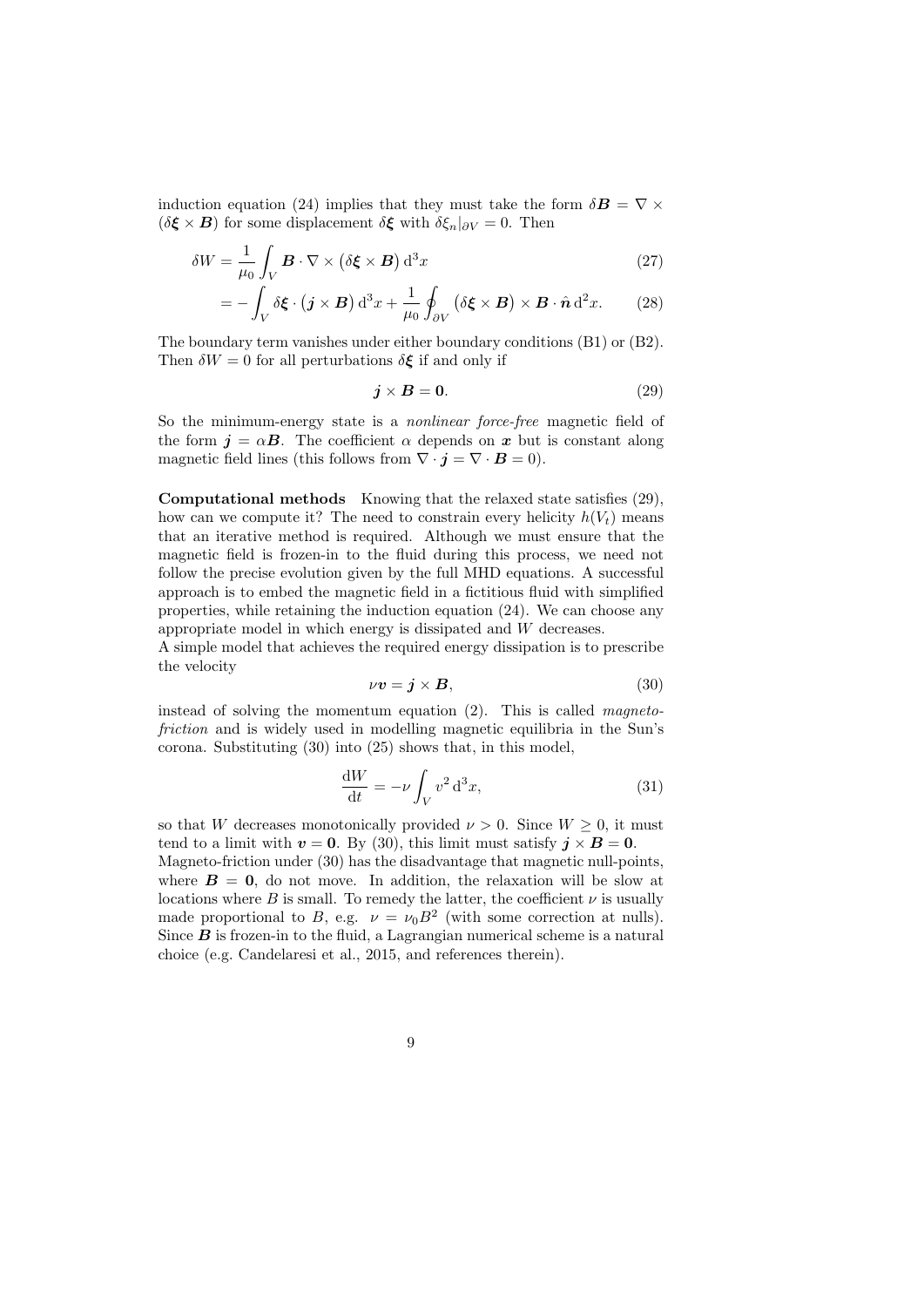Example 2.1 (Modelling the Sun's corona). Magneto-frictional relaxation has been used in different ways as a tool for modelling force-free magnetic equilibria in the Sun's atmosphere. One approach is to compute a single static equilibrium by enforcing a fixed vector  $\bf{B}$  on the solar surface (lower boundary), and evolving an initial potential state toward a force-free equilibrium through (30). This approach is exemplified by Valori et al. (2010). It requires vector magnetogram data, i.e. measurements of all three components of  $\boldsymbol{B}$  on the solar surface, so is presently restricted to active regions. For modelling wider regions of the solar atmosphere, an alternative approach is quasi-static: the magnetic field in the coronal volume evolves according to (30), but the boundary conditions are evolved at the same time to reflect the evolution on the real Sun. So long as the relaxation is rapid enough compared to the boundary driving,  $B$  evolves quasi-statically through a continuous sequence of near force-free equilibria. In the absence of new flux emergence, a dynamical equilibrium is reached. This approach was introduced by van Ballegooijen et al. (2000), and has the advantage that free magnetic energy (and helicity) may be injected into the corona by applying surface footpoint motions, without needing to know the horizontal components of  $\boldsymbol{B}$  on the solar surface.

The figure below shows a dynamical equilibrium in a simple model where the Sun's dipolar field is continually driven by rotation of the solar surface (Yeates and Hornig, 2016), while relaxing through magneto-friction.



Left: magnetic field lines in the dynamical steady state, coloured by fieldline helicity  $A$  (which will be discussed in Lecture 3). Right: the latitudinal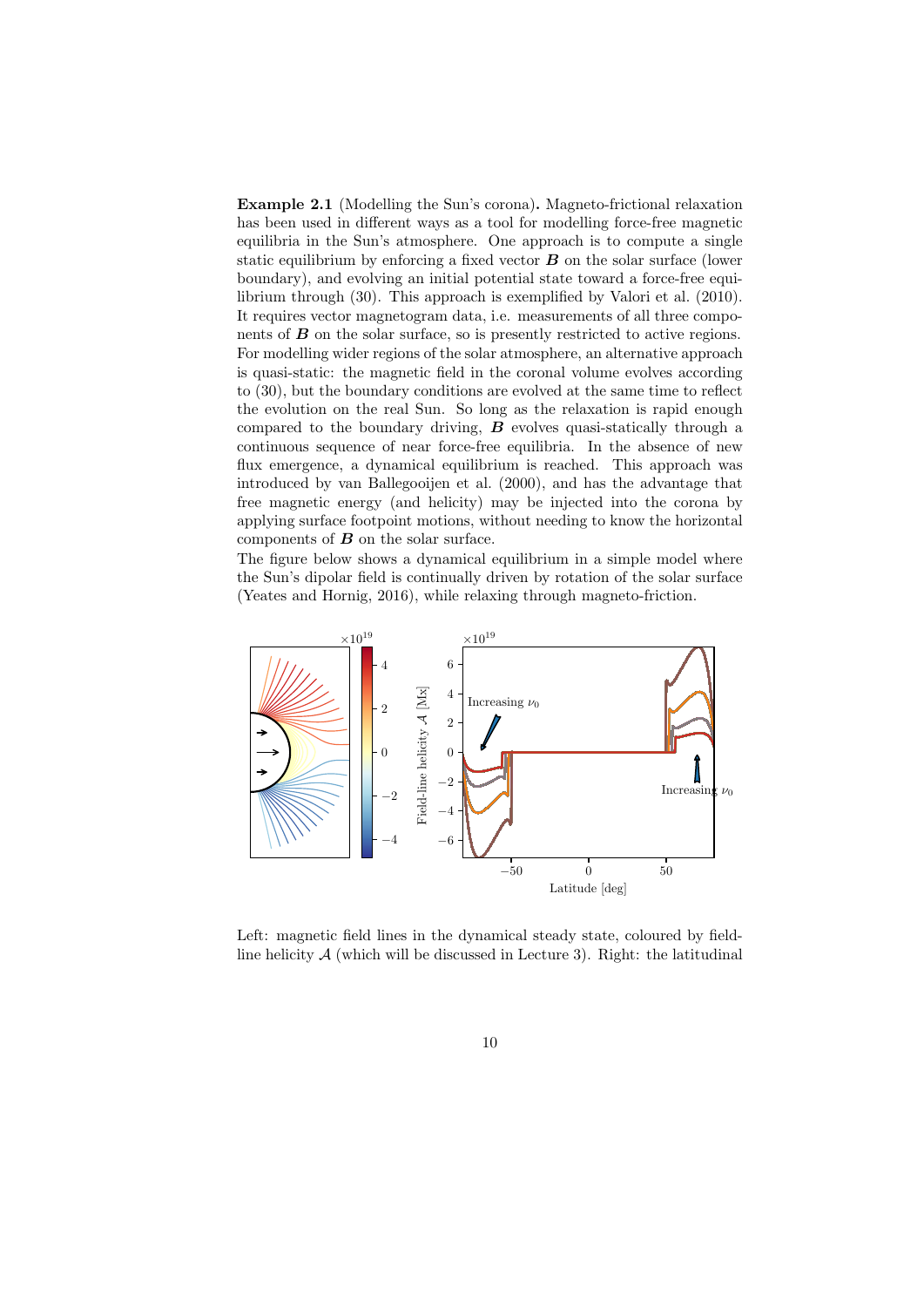profile of A for different strengths of the frictional parameter  $\nu_0$ . Larger  $\nu_0$ means slower relaxation, so the outer ends of the field lines "lag behind" their surface footpoints more, so that the open field lines support more magnetic helicity. In other words, the steady-state magnetic field is twisted. (With these parameters, this twist is too weak to be apparent in the fieldline plot.) The closed field lines across the equator also lag behind, but have no net helicity by symmetry.

It is possible to enforce  $\nabla \cdot \mathbf{v} = 0$  if we include an additional "pressure" gradient  $-\nabla p$  on the right-hand side of (30) (e.g., Moffatt, 1992). The scalar function  $p$  is chosen at each time by solving the Neumann problem

$$
\nabla^2 p = \nabla \cdot (\mathbf{j} \times \mathbf{B}) \quad \text{in } V,\tag{32}
$$

$$
\hat{\boldsymbol{n}} \cdot \nabla p = \hat{\boldsymbol{n}} \cdot (\boldsymbol{j} \times \boldsymbol{B}) \quad \text{on } \partial V. \tag{33}
$$

Under this additional constraint, the resulting minimum-energy state is a magnetohydrostatic equilibrium  $j \times B = \nabla p$ .

Example 2.2 (Energy of a knot; Moffatt 1990). An interesting application of ideal magnetic relaxation is in knot theory, where one seeks "invariants" that can discriminate different knots. Moffatt (1990) proposed that the minimum, relaxed-state, magnetic energy  $W$  for a magnetic flux tube of the given knot topology could serve as such an invariant. Here is a sketch showing the relaxation of a magnetic trefoil knot to its minimum-energy configuration (after Moffatt, 1990).



Magnetic tension will tend to tighten the knot, with the flux tube expanding to conserve volume. The topology ultimately stops the relaxation.

The minimum energy will depend on the initial helicity of the tube (i.e., the amount of internal twist), which we may fix to zero. In general, there may be several different asymptotic states for the ideal relaxation, reached from different initial geometrical configurations of the knot. Moffatt (1990)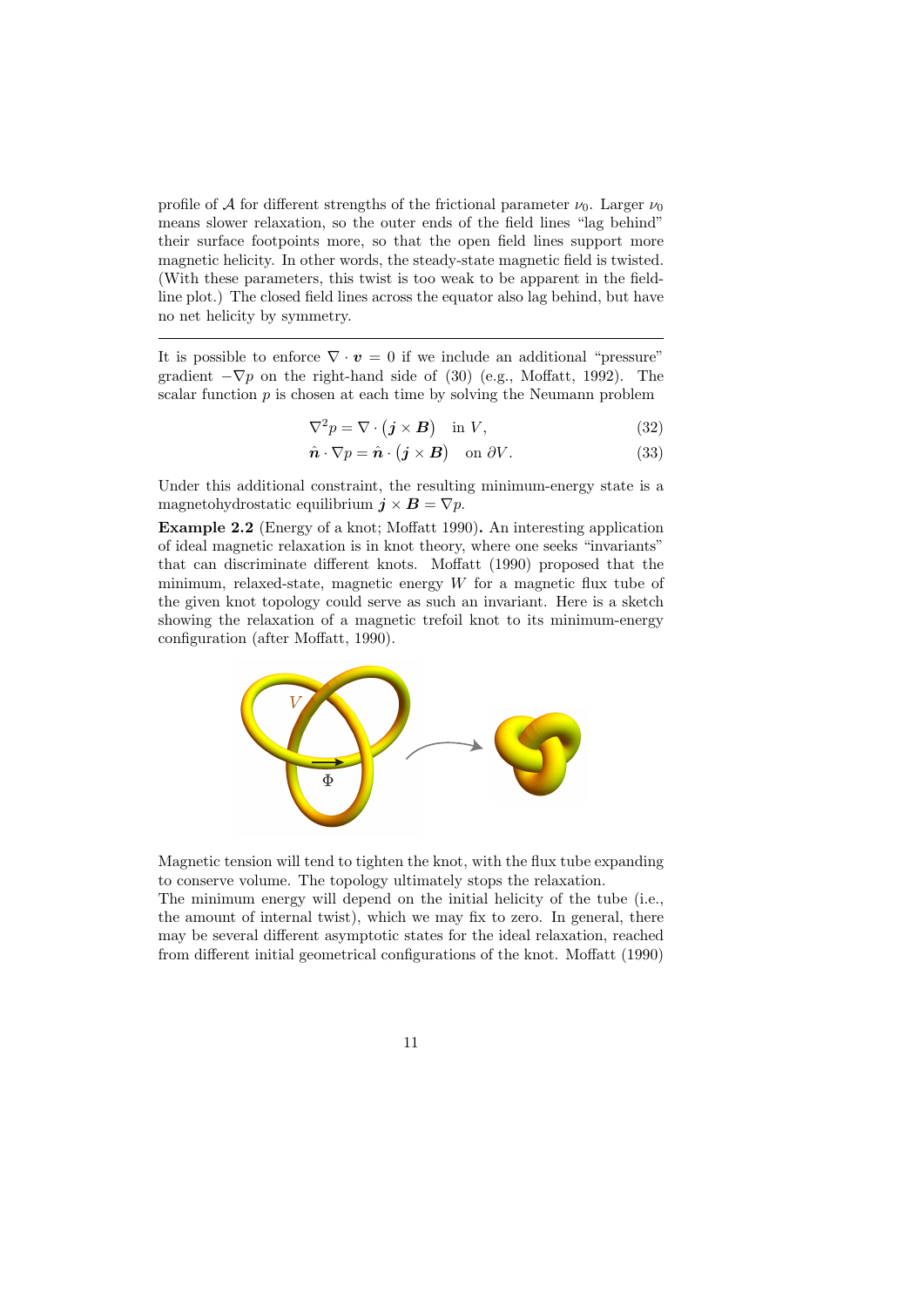suggests that the corresponding relaxed-state energies  $\{W_i\}$  define an "energy spectrum" that characterises the knot. The lowest of these energies is a measure of the knot's complexity. For more recent work on these energies, see Ricca and Maggioni (2014).

Another way to dissipate energy in the fictitious fluid is through viscosity. For example, we can neglect the inertial and pressure terms in the momentum equation (3), so that the velocity is determined at each time by solving

$$
\nabla \cdot \overline{\overline{\sigma}} = -\mathbf{j} \times \mathbf{B}.\tag{34}
$$

Bajer and Moffatt (2013) use an isotropic Newtonian fluid giving the specific form

$$
\mu_{\rm s} \nabla^2 \boldsymbol{v} + \left(\frac{1}{3}\mu_{\rm s} + \mu_{\rm b}\right) \nabla(\nabla \cdot \boldsymbol{v}) = -\boldsymbol{j} \times \boldsymbol{B}.
$$
 (35)

This is more computationally expensive than magneto-friction, but avoids some of the drawbacks mentioned above. Substituting this into (25), and assuming  $v = 0$  on  $\partial V$ , shows that

$$
\frac{\mathrm{d}W}{\mathrm{d}t} = -\mu_{\rm s} \int_V \left(\frac{\partial v_i}{\partial x_j}\right)^2 \mathrm{d}^3 x - \left(\frac{1}{3}\mu_{\rm s} + \mu_{\rm b}\right) \int_V (\nabla \cdot \mathbf{v})^2 \mathrm{d}^3 x. \tag{36}
$$

In other words, magnetic energy is again monotonically decreasing in this model. Viscous dissipation is also used in the model of Example 1.1.

#### 2.2 Taylor Relaxation

In a seminal work, Taylor (1974) argued that the total helicity

$$
H := h(V) = \int_{V} \mathbf{A} \cdot \mathbf{B} \, \mathrm{d}^3 x \tag{37}
$$

will remain almost unchanged even in a resistive evolution, provided that  $\eta$ is small enough. Assuming that all of the other sub-helicities  $h(V_t)$  would be destroyed by reconnection, he was able to predict the relaxed state under the single constraint of conserved  $H$ . Let us consider this important theory in more detail.

Approximate invariance of  $H$  Taylor's original argument was that changes in magnetic topology under reconnection are accompanied only by very small changes in  $\bf{B}$  itself, so that the integrand  $\bf{A} \cdot \bf{B}$  is redistributed among field lines, but not destroyed. Since  $H$  is the integral of this quantity over the whole of  $V$ , it should remain almost invariant.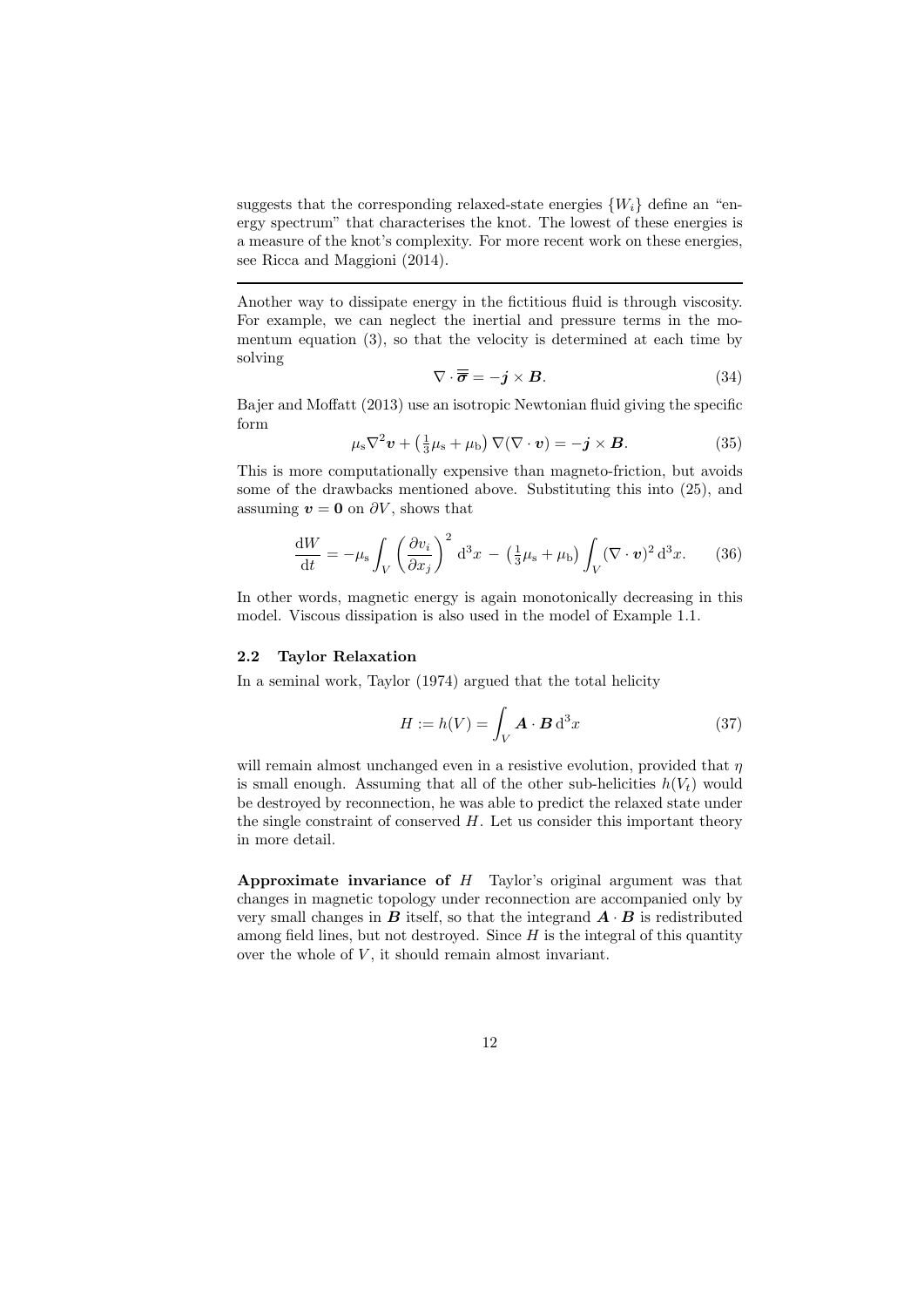This approximate invariance of  $H$  is well-supported by numerical simulations, and by a number of other theoretical arguments. To sketch some of them, we neglect boundary terms and take  $V_t = V$  in equation (23) so that

$$
\frac{\mathrm{d}H}{\mathrm{d}t} = -2 \int_{V} \eta \mathbf{j} \cdot \mathbf{B} \, \mathrm{d}^3 x,\tag{38}
$$

and we assume purely ohmic dissipation in (9) so that

$$
\frac{\mathrm{d}W}{\mathrm{d}t} = -\int_{V} \eta j^2 \,\mathrm{d}^3 x. \tag{39}
$$

Some possible arguments are then:

1. Cauchy-Schwarz inequality (Berger, 1984). Applying the Cauchy-Schwarz inequality (and assuming constant  $\eta$ ) gives

$$
\left|\frac{\mathrm{d}H}{\mathrm{d}t}\right|^2 \le 4\left(\int_V \eta^2 j_\parallel^2 \mathrm{d}^3 x\right) \left(\int_V B^2 \mathrm{d}^3 x\right) \le 4\eta \left(\int_V \eta j^2 \mathrm{d}^3 x\right) \left(2\mu_0 W\right),\tag{40}
$$

$$
\implies \left| \frac{\mathrm{d}H}{\mathrm{d}t} \right| \le \sqrt{8\mu_0 \eta W \left| \frac{\mathrm{d}W}{\mathrm{d}t} \right|}. \tag{41}
$$

For  $\eta$  small, this shows that the dissipation rate of H is slower than that of W.

2. Thinness of current sheets (Browning, 1988). For low  $\eta$ , the electric current is typically concentrated in very thin current sheets (e.g., Pontin and Hornig, 2015), so that  $j \sim B/\delta$  for  $\delta \ll 1$ . It follows that  $|\boldsymbol{j} \cdot \boldsymbol{B}| \ll j^2$ , so that

$$
\left|\frac{\mathrm{d}H}{\mathrm{d}t}\right| \ll \left|\frac{\mathrm{d}W}{\mathrm{d}t}\right|.\tag{42}
$$

3. Frequency spectrum (Choudhuri, 1998). If  $V = \mathbb{R}^3$ , we could take Fourier transforms

$$
\mathbf{A}(\boldsymbol{x}) = \frac{1}{(2\pi)^{3/2}} \int_{\mathbb{R}^3} \widetilde{\mathbf{A}}(\boldsymbol{k}) e^{i\boldsymbol{k}\cdot\boldsymbol{x}} d^3\boldsymbol{k},\tag{43}
$$

$$
\boldsymbol{B}(\boldsymbol{x}) = \frac{1}{(2\pi)^{3/2}} \int_{\mathbb{R}^3} i\boldsymbol{k} \times \widetilde{\boldsymbol{A}}(\boldsymbol{k}) e^{i\boldsymbol{k}\cdot\boldsymbol{x}} d^3\boldsymbol{k}, \tag{44}
$$

and use  $\int_{\mathbb{R}^3} e^{i(\boldsymbol{k}'-\boldsymbol{k})\cdot \boldsymbol{x}} d^3x = (2\pi)^3 \delta(\boldsymbol{k}'-\boldsymbol{k})$  to see that

$$
W = \frac{1}{2\mu_0} \int_{\mathbb{R}^3} \left| \mathbf{k} \times \widetilde{\mathbf{A}}(\mathbf{k}) \right|^2 \mathrm{d}^3 k,\tag{45}
$$

$$
H = \int_{\mathbb{R}^3} i \widetilde{\mathbf{A}}^*(\mathbf{k}) \cdot \left(\mathbf{k} \times \widetilde{\mathbf{A}}(\mathbf{k})\right) d^3 k. \tag{46}
$$

13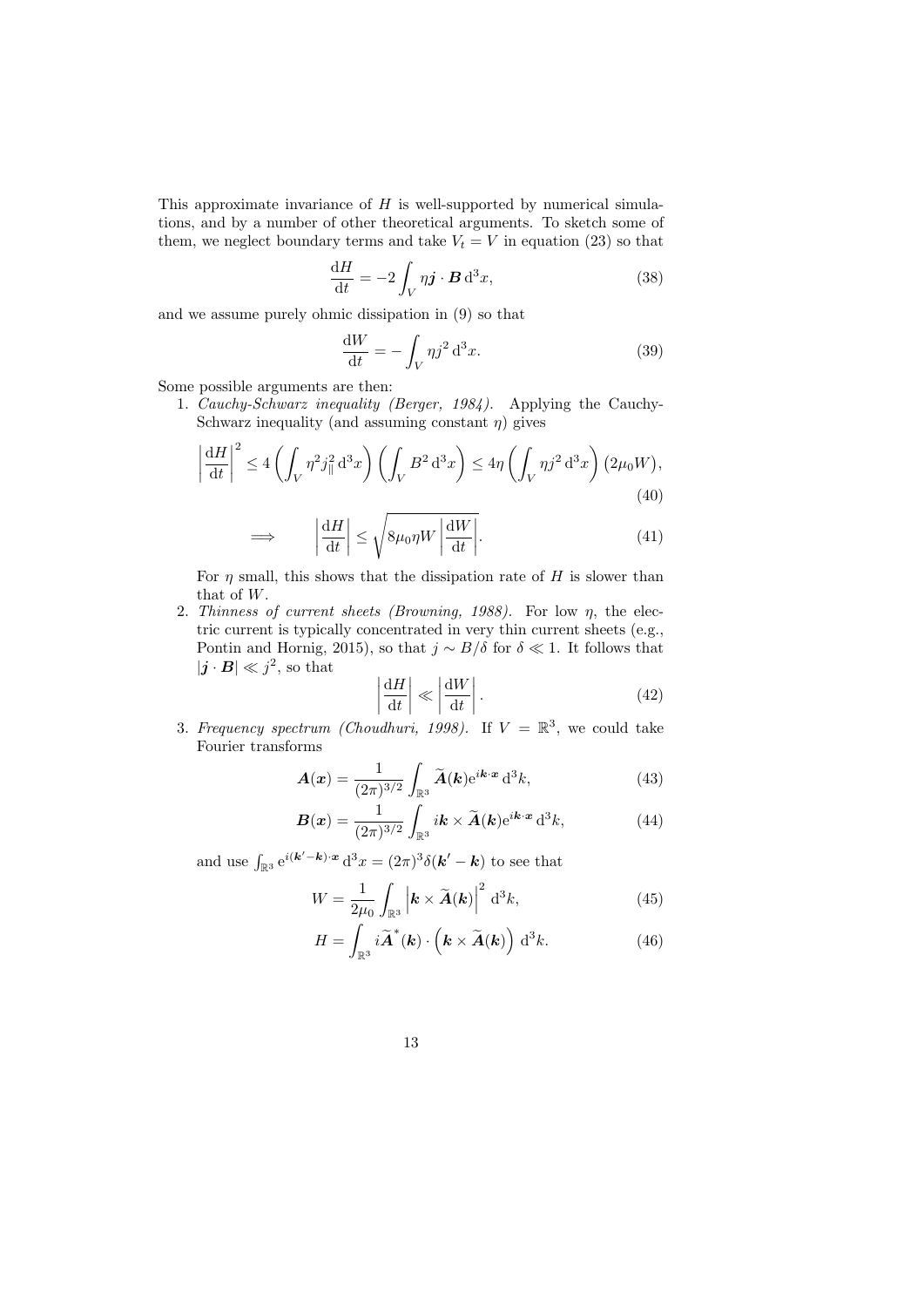The spectrum of H goes like  $k\hat{A}^2$  whereas that of W goes like  $k^2\hat{A}^2$ . High wavenumbers therefore have a greater weight in the spectrum of  $W$  (equivalently,  $H$  has more power at larger scales). Since highwavenumber components decay faster under ohmic diffusion, W decays faster than H.

Woltjer's theorem Having proposed that  $H$  is the only surviving constraint, Taylor invoked an earlier variational principle of Woltjer (1958) to characterise the minimum-energy state.

To impose the constraint, we introduce a constant Lagrange multiplier  $\frac{1}{2}\alpha_0$ and look for  $B$  such that

$$
\delta\left(W - \frac{1}{2}\alpha_0 H\right) = 0.\tag{47}
$$

The perturbations must obey  $\nabla \cdot \delta \mathbf{B} = 0$ , and this means that we can write  $\delta \mathbf{B} = \nabla \times \delta \mathbf{A}$ . The choice of  $\delta \mathbf{A}$  is not unique, but since  $B_n|_{\partial V}$  remains unchanged under either boundary conditions (B1) or (B2), we can choose a gauge where  $\delta \mathbf{A} \times \hat{\mathbf{n}}|_{\partial V} = 0$ . Then

$$
\delta W = \frac{1}{\mu_0} \int_V \boldsymbol{B} \cdot \nabla \times \delta \mathbf{A} \, \mathrm{d}^3 x,\tag{48}
$$

$$
= \frac{1}{\mu_0} \int_V \left( \delta \mathbf{A} \cdot \nabla \times \mathbf{B} - \nabla \cdot \left[ \mathbf{B} \times \delta \mathbf{A} \right] \right) d^3 x,\tag{49}
$$

$$
= \int_{V} \delta \mathbf{A} \cdot \mathbf{j} \, \mathrm{d}^3 x - \frac{1}{\mu_0} \oint_{\partial V} \mathbf{B} \cdot (\delta \mathbf{A} \times \hat{\mathbf{n}}) \, \mathrm{d}^3 x,\tag{50}
$$

$$
= \int_{V} \delta \mathbf{A} \cdot \mathbf{j} \, \mathrm{d}^{3} x. \tag{51}
$$

We then calculate

$$
\delta H = \int_{V} \delta \mathbf{A} \cdot \mathbf{B} \, d^{3}x + \int_{V} \mathbf{A} \cdot \delta \mathbf{B} \, d^{3}x \tag{52}
$$

$$
= \int_{V} \delta \mathbf{A} \cdot \mathbf{B} \, d^{3}x + \int_{V} \mathbf{A} \cdot \nabla \times \delta \mathbf{A} \, d^{3}x \tag{53}
$$

$$
= \int_{V} \delta \mathbf{A} \cdot \mathbf{B} d^{3}x + \int_{V} \delta \mathbf{A} \cdot \nabla \times \mathbf{A} d^{3}x - \oint_{\partial V} \hat{\mathbf{n}} \cdot (\mathbf{A} \times \delta \mathbf{A}) d^{2}x \quad (54)
$$

$$
=2\int_{V} \delta \mathbf{A} \cdot \mathbf{B} d^{3}x - \oint_{\partial V} \mathbf{A} \cdot (\delta \mathbf{A} \times \hat{\mathbf{n}}) d^{2}x \tag{55}
$$

$$
=2\int_{V} \delta \mathbf{A} \cdot \mathbf{B} \,d^{3}x,\tag{56}
$$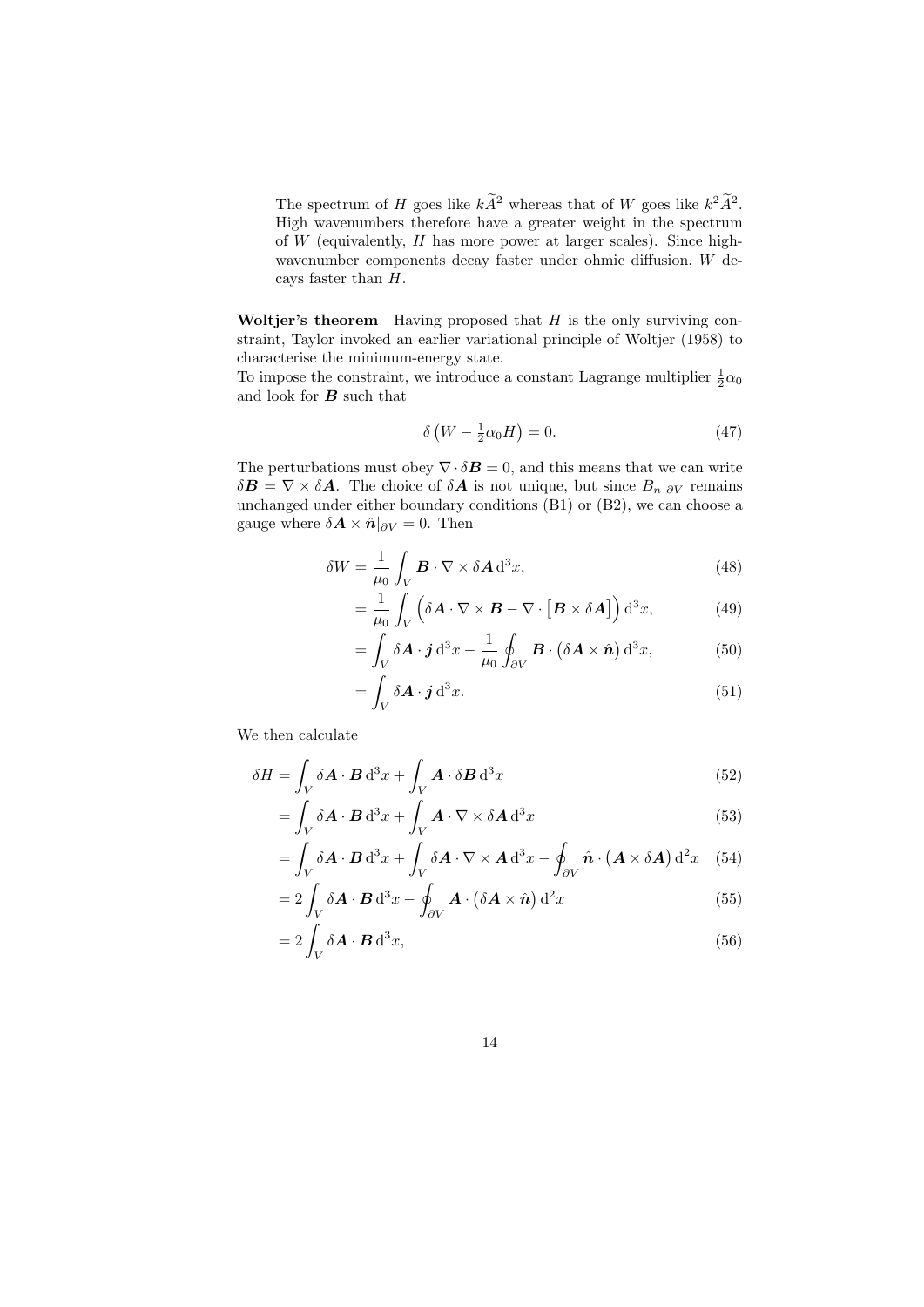where we again used the gauge condition in the final step. Combining (51) and (56), we see that a minimum-energy state must satisfy

$$
\int_{V} \delta \mathbf{A} \cdot (\mathbf{j} - \alpha_0 \mathbf{B}) d^3 x = 0,
$$
\n(57)

and if this is true for all perturbations then

$$
\mathbf{j} = \alpha_0 \mathbf{B}.\tag{58}
$$

This is a *linear force-free field*, since  $\alpha_0$  is constant. Some remarks:

- 1. Woltjer's original paper (Woltjer, 1958) made the more restrictive assumption that  $\delta A|_{\partial V} = 0$ .
- 2. Since  $\mu_0 \mathbf{j} = \nabla \times \mathbf{B}$ , equation (58) may be interpreted as an eigenvalue equation for the curl operator, with eigenvalues  $\mu_0 \alpha_0$  and corresponding eigenstates  $B$  (e.g. Cantarella et al., 2000).
- 3. The above variational principle is purely "formal," but Laurence and Avellaneda (1991) later put it on a more rigorous footing by proving that the minimiser is attained and satisfies (58).

In general there may be multiple possible solutions to (58) for a discrete set of possible "eigenvalues"  $\alpha_0$ . The minimum-energy state will be the one with smallest W.

Example 2.3 (Periodic cylinder; Taylor 1974, 1986; Biskamp 1997). Taylor's original application of his theory was to the minimum-energy state of a plasma in a periodic cylinder, representing a toroidal fusion device.

Let the cylinder have length  $2\pi d$  and radius R, and impose periodic boundary conditions  $\mathbf{B}(r, \phi, \pi d) = \mathbf{B}(r, \phi, -\pi d)$ . Separation of variables shows  $\sum_{m,k\in\mathbb{Z}}c_{m,k}\boldsymbol{B}^{m,k}$ , where that the general solution to (58) in such a domain has the form  $B =$ 

$$
B_r^{m,k} = -\left[\frac{k}{q}J'_m(qr) + \frac{m\alpha_0}{rq^2}J_m(qr)\right]\sin(m\phi + kz),\tag{59}
$$

$$
B_{\phi}^{m,k} = -\left[\frac{\alpha_0}{q}J'_m(qr) + \frac{mk}{rq^2}J_m(qr)\right]\cos(m\phi + kz),\tag{60}
$$

$$
B_z^{m,k} = J_m(qr)\cos(m\phi + kz),\tag{61}
$$

and  $q = \sqrt{\alpha_0^2 - k^2}$ . The functions  $J_m$  are Bessel functions of the first kind. Our task is to find the specific solution with minimum energy for a given helicity H and a given "toroidal" flux  $\Phi = \int_{z=\text{const.}} B_z \, \text{d}S$ . Since H is gauge dependent here, it is customary to fix a specific  $H$  by choosing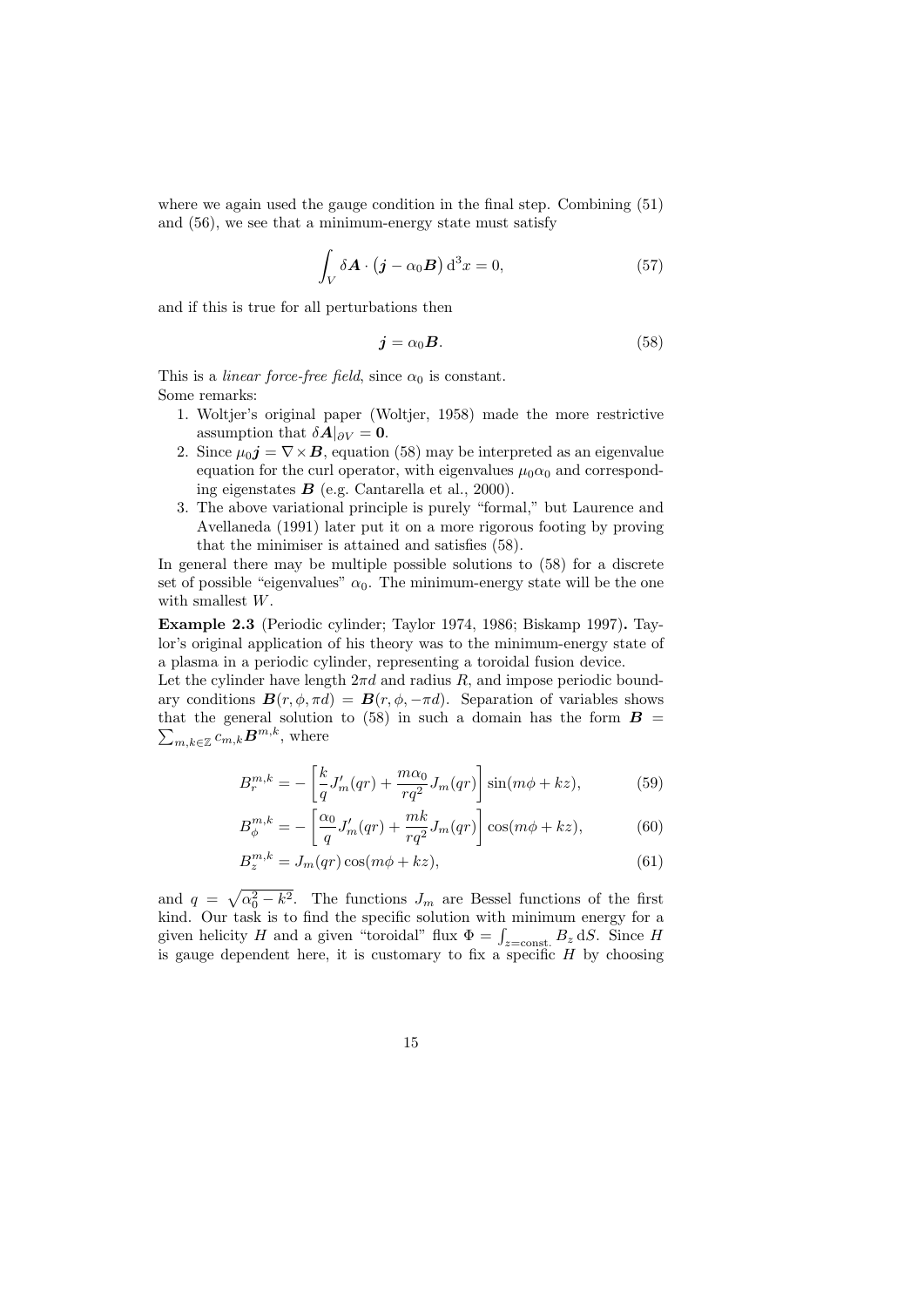a vector potential satisfying  $\int_{-\pi d}^{\pi d} A_z(R, \phi, z) dz = 0$  on the side boundary (topologically, this means that H is not measuring linkage with magnetic flux outside the cylinder). Thus we take

$$
\mathbf{A} = \frac{1}{\alpha_0} \Big( \mathbf{B} - c_{0,0} J_0(\alpha_0 R) \hat{\mathbf{z}} \Big). \tag{62}
$$

1. Axisymmetric solution ( $m = k = 0$ ). This exists for any value of  $\alpha_0$ , with  $\mathbf{B} = c_{0,0} [J_1(\alpha_0 r)\hat{\boldsymbol{\phi}} + J_0(\alpha_0 r)\hat{\boldsymbol{z}}]$ . The constants  $c_{0,0}$  and  $\alpha_0$  must be fixed by  $\Phi$  and the initial helicity  $H$ . Firstly,

$$
\Phi = 2\pi c_{0,0} \int_0^R J_0(\alpha_0 r) r \,dr = \frac{2\pi R c_{0,0}}{\alpha_0} J_1(\alpha_0 R). \tag{63}
$$

After some calculation, we find that the normalised helicity  $\hat{H} = RH/(d\Phi^2)$ satisfies

$$
\widehat{H} = \widehat{\alpha}_0 \left( 1 + \frac{J_0^2(\widehat{\alpha}_0)}{J_1^2(\widehat{\alpha}_0)} \right) - 2 \frac{J_0(\widehat{\alpha}_0)}{J_1(\widehat{\alpha}_0)},
$$
\n(64)

where  $\hat{\alpha}_0 = \alpha_0 R$ . In fact, there are multiple solutions for different  $\hat{\alpha}_0$  having the same  $\hat{H}$ . The minimum-energy solution we seek is the one with lowest energy. The normalised energy  $\hat{W} = 2R^2\mu_0 W/(d\Phi^2)$  is given by

$$
\widehat{W} = \widehat{\alpha}_0^2 \left( 1 + \frac{J_0^2(\widehat{\alpha}_0)}{J_1^2(\widehat{\alpha}_0)} \right) - \widehat{\alpha}_0 \frac{J_0(\widehat{\alpha}_0)}{J_1(\widehat{\alpha}_0)},\tag{65}
$$

so that equations (64) and (65) generate a parametric plot of  $\widehat{W}(\widehat{H})$  as  $\hat{\alpha}_0$ varies, shown by the blue solid curves below:



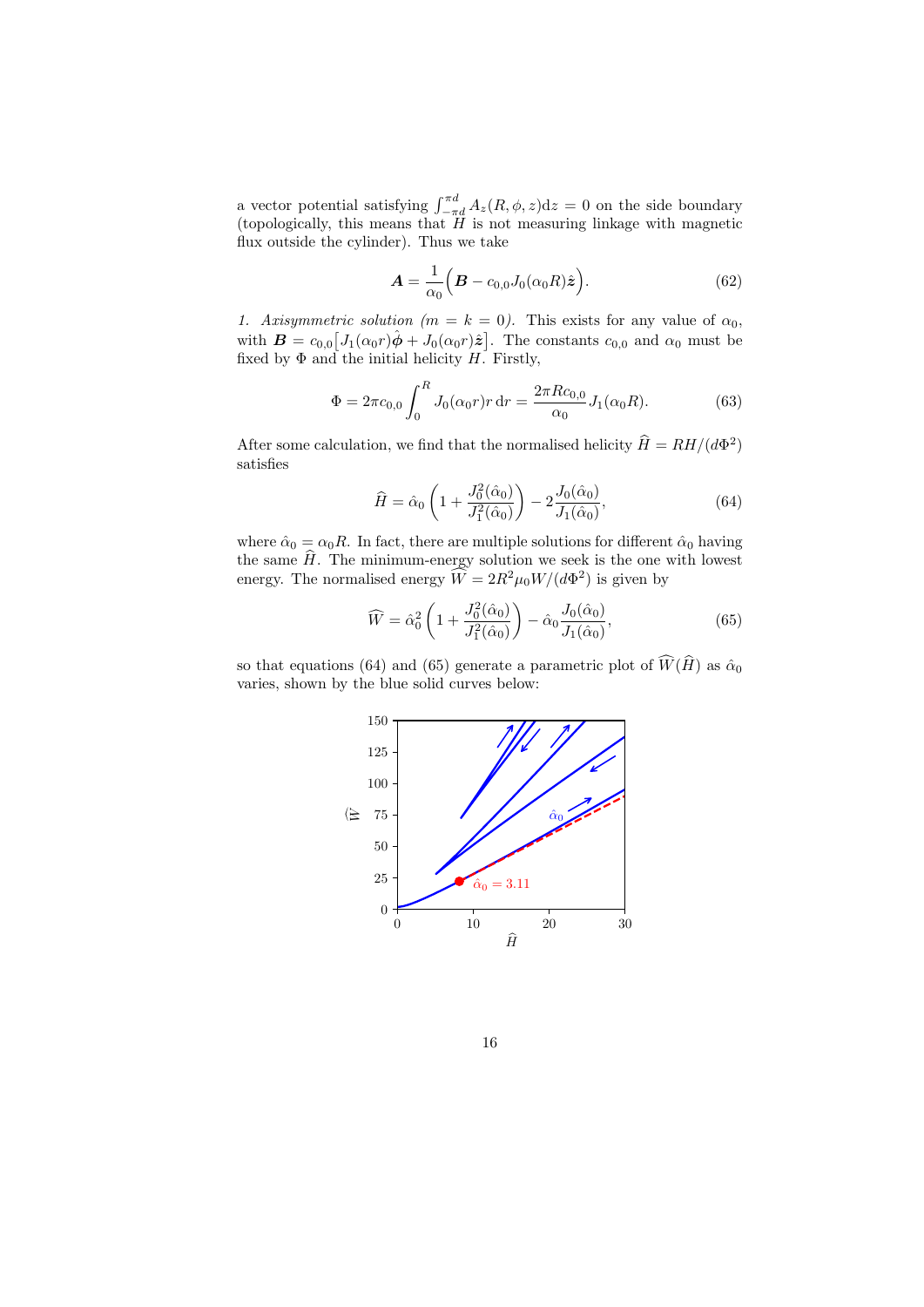Each solution branch corresponds to values of  $\hat{\alpha}_0$  between two zeros of  $J_1$ . The lowest energy branch is that with  $\hat{\alpha}_0 < 3.83$  (first non-zero root of  $J_1$ ). 2. Helical solutions. It turns out that the minimum-energy solution is axisymmetric only if  $\hat{\alpha}_0 < 3.11$  (corresponding to  $\hat{H} = 8.21$ ). For larger  $\hat{\alpha}_0$ , a superposition of the axisymmetric solution and an  $m = 1$  mode has lower energy. This is indicated by the red dashed line in the plot above. (This curve is different to those for the axisymmetric mode in that the whole curve corresponds to a fixed value  $\hat{\alpha}_0 = 3.11$ . As H varies, it is the constant  $c_{1,0}$ that changes.) For more details, see Reiman (1980).

Because the  $m = k = 0$  solution can reproduce sign reversals in  $B_z$ , Taylor's hypothesis was successful in explaining this feature of the reversed-field pinch device, and was subsequently applied to model relaxed states in other systems such as the solar atmosphere. However, it is not clear that  $H$  is the only constraint in many systems.

# 3 Field-Line Helicity in Relaxation

In this final lecture, we revisit Taylor's argument (Section 2.2) that the integrand  $\mathbf{A} \cdot \mathbf{B}$  will be redistributed among magnetic field lines, rather than destroyed. This implies not only that the total helicity  $H$  is conserved, but that the distribution of values of  $\mathbf{A} \cdot \mathbf{B}$  is also conserved, albeit exchanged between field lines. If that distribution does not match that of the Woltjer minimum-energy state, this suggests that such a state can not be reached. To address this quantitatively, we will avoid talking about the density  $\mathbf{A} \cdot \mathbf{B}$ , which is not invariant under an ideal evolution<sup>1</sup>. Rather, we consider the individual ideal invariants  $h(V_t)$  for magnetically-closed subvolumes  $V_t$ .

#### 3.1 Field-line helicity

The finest possible decomposition of  $V$  into disjoint magnetically-closed subvolumes  $V_t$  is to consider infinitesimally thin tubes around individual magnetic field lines. This approach is most useful when there are multiple different magnetic field lines in  $V$ ; if a single ergodic field line fills  $V$ , then there will be only a single subvolume. Since  $h(V_t)$  is a volume integral, we

<sup>&</sup>lt;sup>1</sup>Whilst you can make  $\mathbf{A} \cdot \mathbf{B}$  into a material scalar by choosing an appropriate gauge (Webb et al., 2010), this would remove the utility of field-line helicity as a measure of changes in magnetic topology. Instead, a gauge of A should be chosen that is fixed in time (at least on the boundaries where it affects the  $h(V_t)$ ).

<sup>17</sup>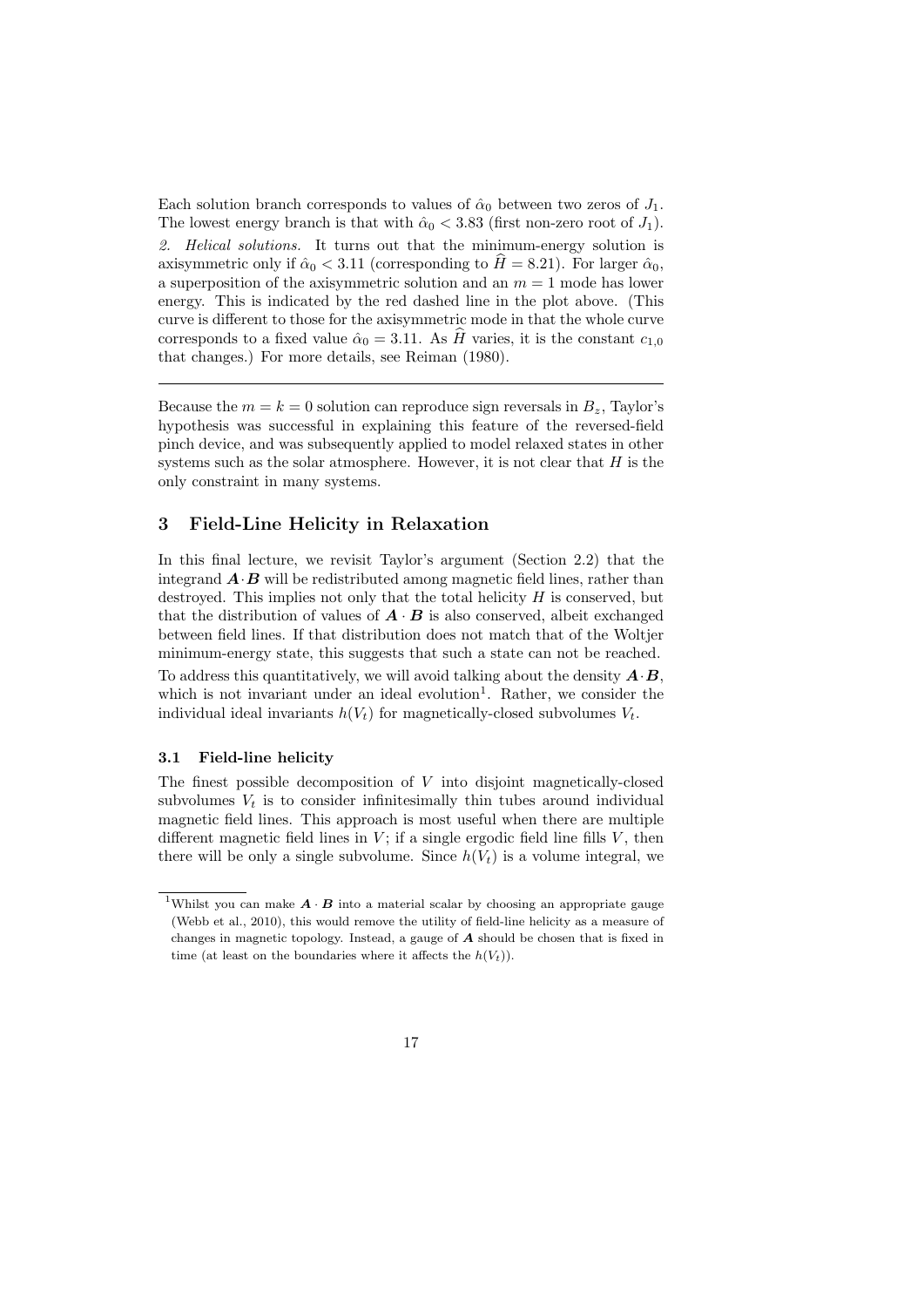will normalize to get a finite value, and define

$$
\mathcal{A}(L) = \lim_{\varepsilon \to 0} \frac{h(V_{t,\varepsilon})}{\Phi(V_{t,\varepsilon})},\tag{66}
$$

where  $V_{t,\varepsilon}$  is a tubular magnetic flux tube traced from some circle of radius  $\varepsilon$ in a fixed cross-sectional surface. In the limit  $\varepsilon \to 0$ , the tube  $V_{t,\varepsilon}$  collapses to the line L, and  $A(L)$  tends to a well-defined limit – independent of the choice of cross section – called the *field-line helicity* of  $L$  (Berger, 1988). The geometry is sketched below; here L intersects  $\partial V$  at both ends:



Equation (66) shows that  $A$  has the dimensions of a magnetic flux. From the definition of  $h(V_t)$ , it follows that

$$
\mathcal{A}(L) = \int_{L} \mathbf{A} \cdot \mathrm{d} \mathbf{l},\tag{67}
$$

so when L is a closed loop  $A(L)$  is simply the magnetic flux linked through that loop. When  $L$  is not a closed loop, the topological interpretation of  $\mathcal{A}(L)$  is more nuanced, and – like the value of  $\mathcal{A}(L)$  – depends on the chosen gauge of A. However, it still represents, in some general sense, the magnetic flux linked with L. It is a topological invariant in ideal MHD, just like  $h(V_t)$ . We can recover the total helicity H if we integrate  $\mathcal{A}(L)$  over all field lines, weighted by infinitesimal magnetic flux.

Visualisation is simplest if  $B$  has a global cross-sectional surface, through which all magnetic field lines pass. If field line L intersects S at  $(x_1, x_2)$ , then we can write

$$
H = \int_{S} \mathcal{A}(L(x_1, x_2)) B_n(x_1, x_2) d^2 x \tag{68}
$$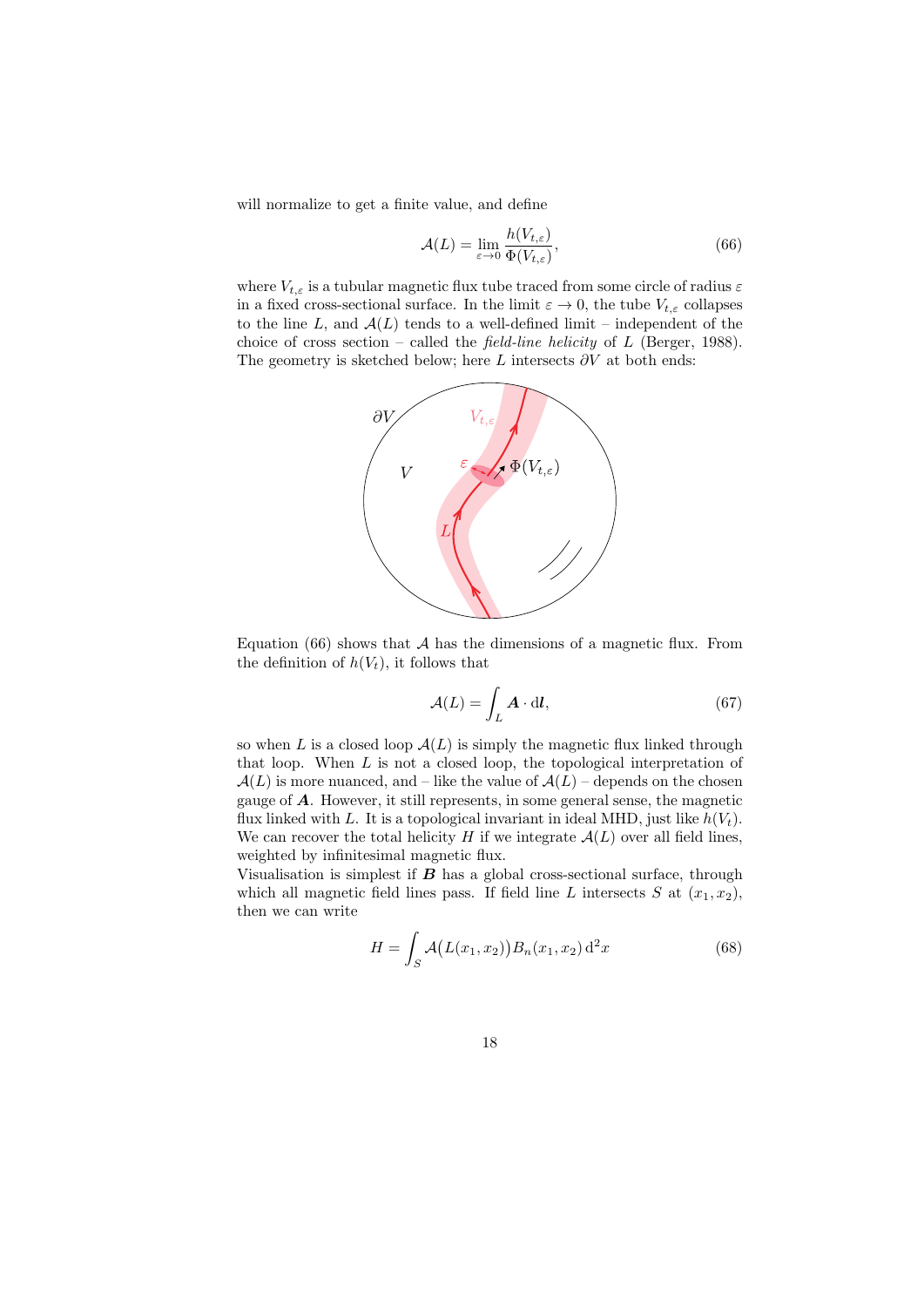and we can plot the distribution of  $A$  on the surface  $S$ . This will be used in Example 3.1 later.

Ideal invariance Consider the ideal-MHD evolution of field-line helicity  $A(L)$  for some magnetic field line L. In an ideal evolution with **B** frozen to the fluid, L will be a material line, and each  $V_{t,\varepsilon}$  will be a material volume with invariant flux  $\Phi(V_{t,\varepsilon})$ . The behaviour of  $\mathcal{A}(L)$  thus depends only on  $h(V_{t,\varepsilon})$ . For  $\eta = 0$ , equation (23) reduces to a boundary integral and

$$
\frac{\mathrm{d}\mathcal{A}(L)}{\mathrm{d}t} = \lim_{\varepsilon \to 0} \frac{1}{\Phi(V_{t,\varepsilon})} \oint_{\partial V_{t,\varepsilon}} (\chi + \mathbf{v} \cdot \mathbf{A}) B_n \, \mathrm{d}^2 x. \tag{69}
$$

This integral will clearly vanish if L is a closed curve (provided  $\chi$  is singlevalued). This is expected since, in that case,  $\mathcal{A}(L)$  is gauge invariant and by (67) is precisely the magnetic flux linked through L.

The integral can also be made to vanish in more general situations by fixing an appropriate gauge of  $\boldsymbol{A}$ , which is equivalent to choosing the potential  $\chi$ . For example, suppose the field line  $L$  is rooted at both ends on the domain boundary  $\partial V$  where condition (B2) holds. Since  $\partial B_n/\partial t = 0$  on  $\partial V$ , we can keep  $\chi = 0$  there, which essentially corresponds to keeping the gauge of A fixed in time on the  $\partial V$  boundary. In that case, we again have

$$
\frac{\mathrm{d}\mathcal{A}(L)}{\mathrm{d}t} = 0,\tag{70}
$$

since  $v = 0$  on the ends of  $V_{t,\varepsilon}$  and  $B_n = 0$  on the side boundaries of  $V_{t,\varepsilon}$ (which is a magnetic flux tube).

#### 3.2 Resistive evolution in a non-null magnetic field

To make sense of  $dA(L)/dt$  in a non-ideal evolution  $(\eta \neq 0)$ , we must first specify how to identify a field line  $L$  from one time to the next, since field lines are no longer material lines.

We will simplify the problem by assuming that all field lines are rooted in an ideal boundary where we impose  $\eta j|_{\partial V} = 0$  in addition to boundary conditions  $(B2)$ . We identify each field line L at each time by fixing its startpoint in the  $B_n < 0$  region of  $\partial V$  (which we denote  $\partial V^-$ ). The corresponding endpoints would be stationary in ideal MHD, but can move around on  $\partial V$ in a non-ideal evolution.

Since L is no longer a material line,  $V_{t,\varepsilon}$  need no longer be a material volume,  $\Phi(V_{t,\varepsilon})$  need no longer be invariant, and furthermore we can no longer apply (23). However, if we assume that  $\mathbf{B} \neq \mathbf{0}$ , so that there are no null points in our magnetic field, then we can make progress.

19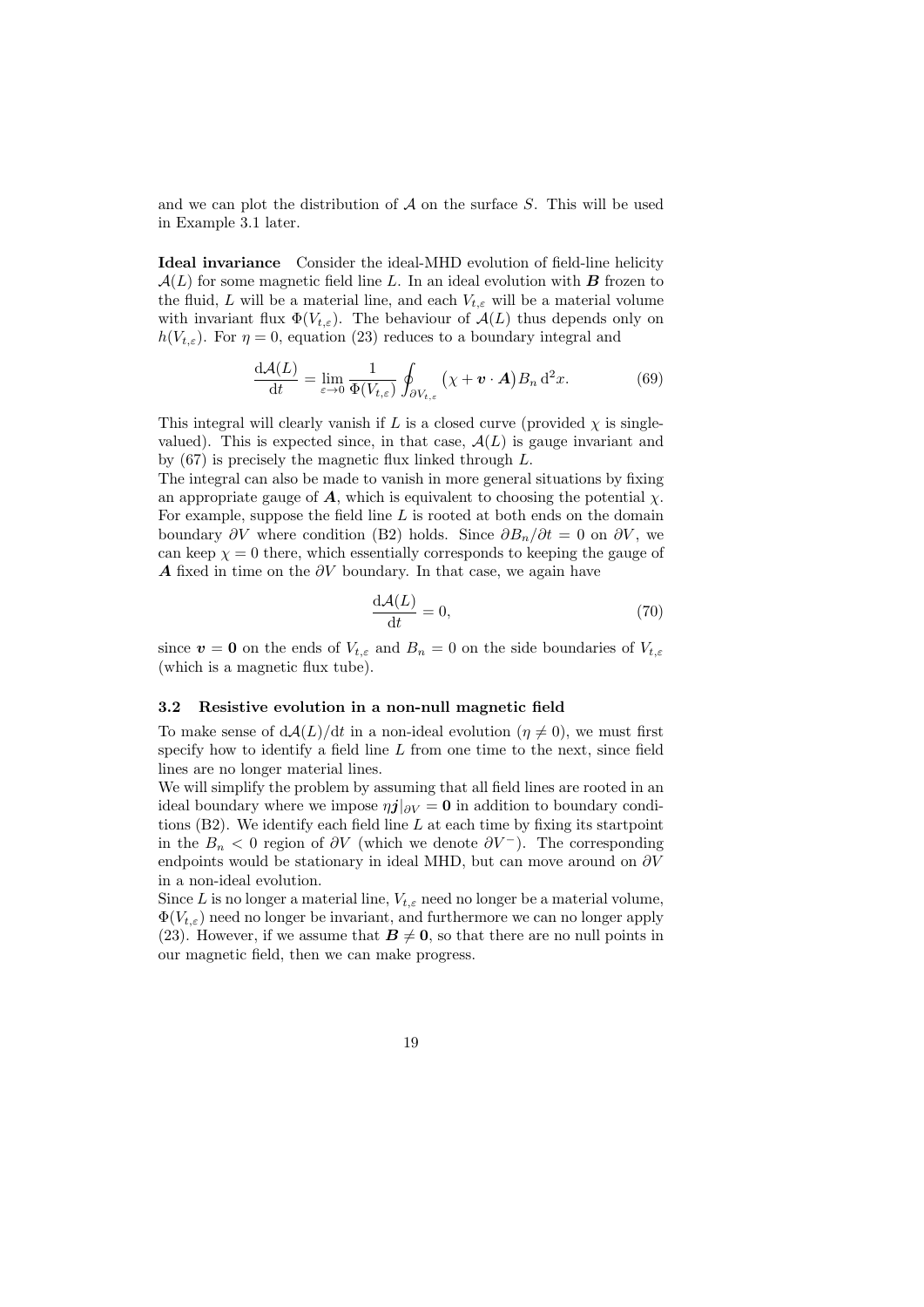The advantage of having  $B \neq 0$  is that we can globally decompose  $\eta i$  into components parallel and perpendicular to  $B$ , writing it in the form

$$
\eta \mathbf{j} = -\mathbf{u} \times \mathbf{B} + \nabla \psi. \tag{71}
$$

In that case, the induction equation (6) becomes

$$
\frac{\partial \boldsymbol{B}}{\partial t} = \nabla \times [(\boldsymbol{v} + \boldsymbol{u}) \times \boldsymbol{B}], \qquad (72)
$$

showing that the magnetic field is frozen-in to the flow of a field-line velocity  $v + u$  that differs from the fluid velocity v by a slipping velocity u. Since  $j = 0$ , we may choose  $u|_{\partial V^-} = 0$ , so that we are following field lines traced from a fixed point on  $\partial V^-$ . But (71) implies that we will generally have  $u|_{\partial V^+}\neq 0$  because  $\nabla \psi \neq 0$  on  $\partial V^+$ . The situation is sketched below:



If there were a null point where  $\mathbf{B} = \mathbf{0}$ , then the decomposition (71) would break down at the null where the perpendicular and parallel directions are not defined. Correspondingly, there would be no global field line velocity  $v + u$ , allowing field lines to break discontinuously at the null.

Since **B** is frozen-in to the effective flow  $v + u$ , the flux tube  $V_{t,\varepsilon}$  will be a material volume with respect to this flow. This means that it will have invariant flux  $\Phi(V_{t,\varepsilon})$ . Moreover, we may use the transport theorem, as we did in Lecture 1, to show that

$$
\frac{\mathrm{d}\mathcal{A}(L)}{\mathrm{d}t} = \lim_{\varepsilon \to 0} \frac{1}{\Phi(V_{t,\varepsilon})} \oint_{\partial V_t} \left[ \chi - \psi + (\boldsymbol{v} + \boldsymbol{u}) \cdot \boldsymbol{A} \right] B_n \, \mathrm{d}^2 x \tag{73}
$$

for some scalar potential  $\chi$ . This looks very similar to the ideal case, except for the additional potential  $\psi$  (non-zero only in  $\partial V^+$ ) and the additional slipping velocity  $u$ .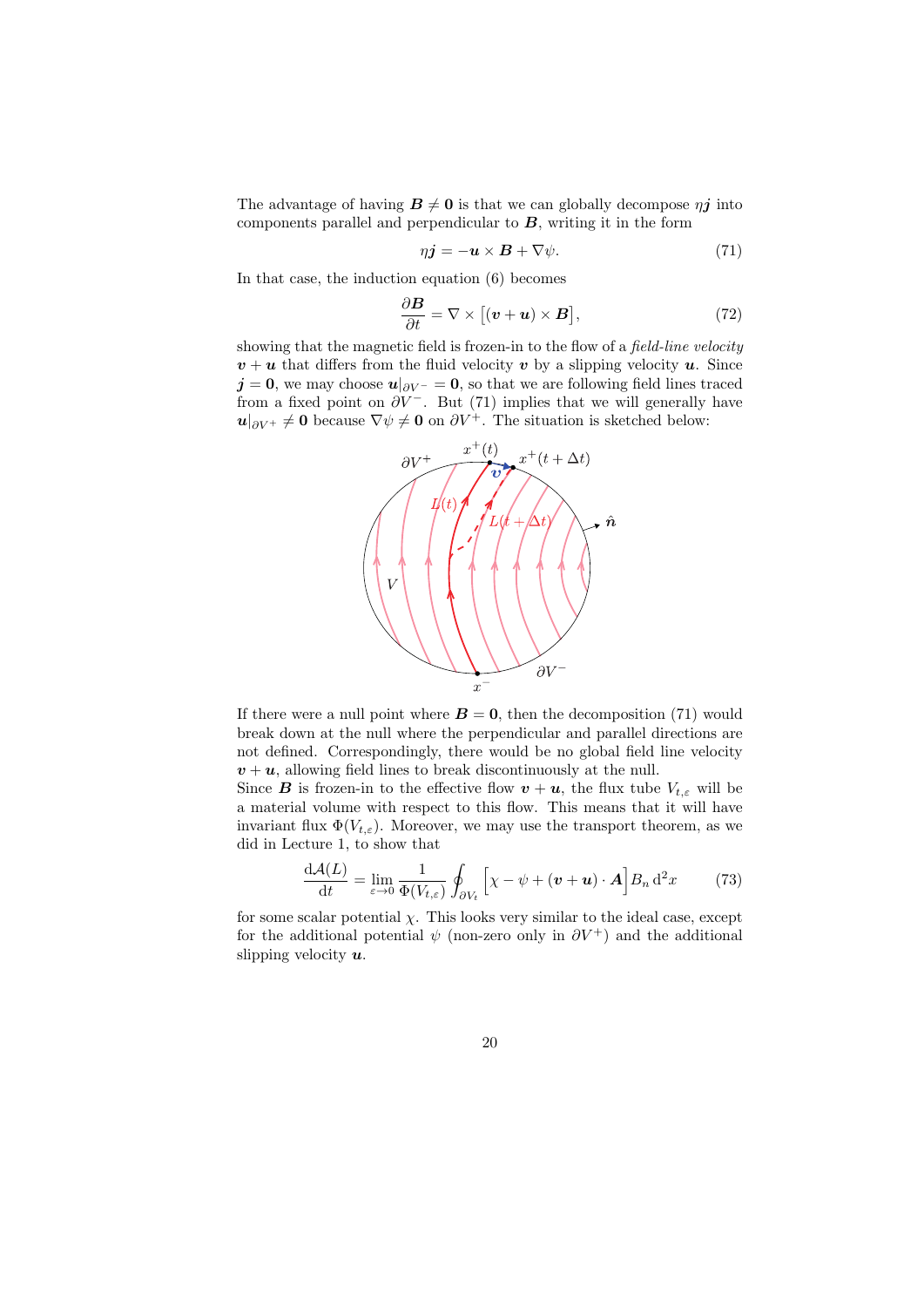In principle, we could make  $\mathcal{A}(L)$  invariant by setting  $\chi = \psi - (\mathbf{v} + \mathbf{u}) \cdot \mathbf{A}$ . However, the gauge of  $\boldsymbol{A}$  on  $\partial V$  would then be time-dependent, so that we would be removing any information contained in the evolution of A.

Instead, it is more informative to fix the gauge  $\chi$  over time, so let us set  $\chi = 0$  (for simplicity). Since  $\psi$ , v and u vanish on  $\partial V_-\$ , and we have  $v = 0$ on  $\partial V$ , this leaves the evolution equation

$$
\frac{d\mathcal{A}(L)}{dt} = \lim_{\varepsilon \to 0} \frac{1}{\Phi(V_{t,\varepsilon})} \oint_{\partial V_t \cap \partial V^+} (\mathbf{u} \cdot \mathbf{A} - \psi) B_n \, d^2 x
$$

$$
= (\mathbf{u} \cdot \mathbf{A} - \psi) \Big|_{x^+(t)}, \tag{74}
$$

where  $x^+(t)$  is the endpoint of L on  $\partial V^+$ , **u** is the slipping velocity, and  $\psi = \int_L \eta \mathbf{j} \cdot d\mathbf{l}$ . To recap, this expression holds for a field line L traced from an ideal boundary in a non-null magnetic field.

Example 3.1 (Reconnection in a twisted magnetic field). During a resistive relaxation, A will change due to magnetic reconnection. In this example, we consider the effect of a single local reconnection site in a wider magnetic field. In cylindrical coordinates  $(r, \phi, z)$ , the initial magnetic field has the axisymmetric form  $\mathbf{B} = \nabla \times \mathbf{A}$  where  $\mathbf{A} = (r/2)\hat{\boldsymbol{\phi}} + f(r)\hat{\boldsymbol{z}}$  and  $f(r) = k e^{-r^2}$ . The current density is purely axial,  $\mu_0 \mathbf{j} = 4k(1 - r^2) e^{-r^2} \hat{\mathbf{z}}$ . Since the field lines lie on cylindrical surfaces, it is straightforward to compute the field-line helicity in this gauge, giving

$$
\mathcal{A}(r) = 2dk(1+r^2) e^{-r^2},\tag{75}
$$

where  $2d$  is the length of the domain in z. The figure below shows this magnetic field for three values of the "twist" parameter  $k$ . Colour scales for  $j_z$  and A are capped at  $\pm$  maximum absolute value, and the threedimensional plots are compressed in the z direction for clarity.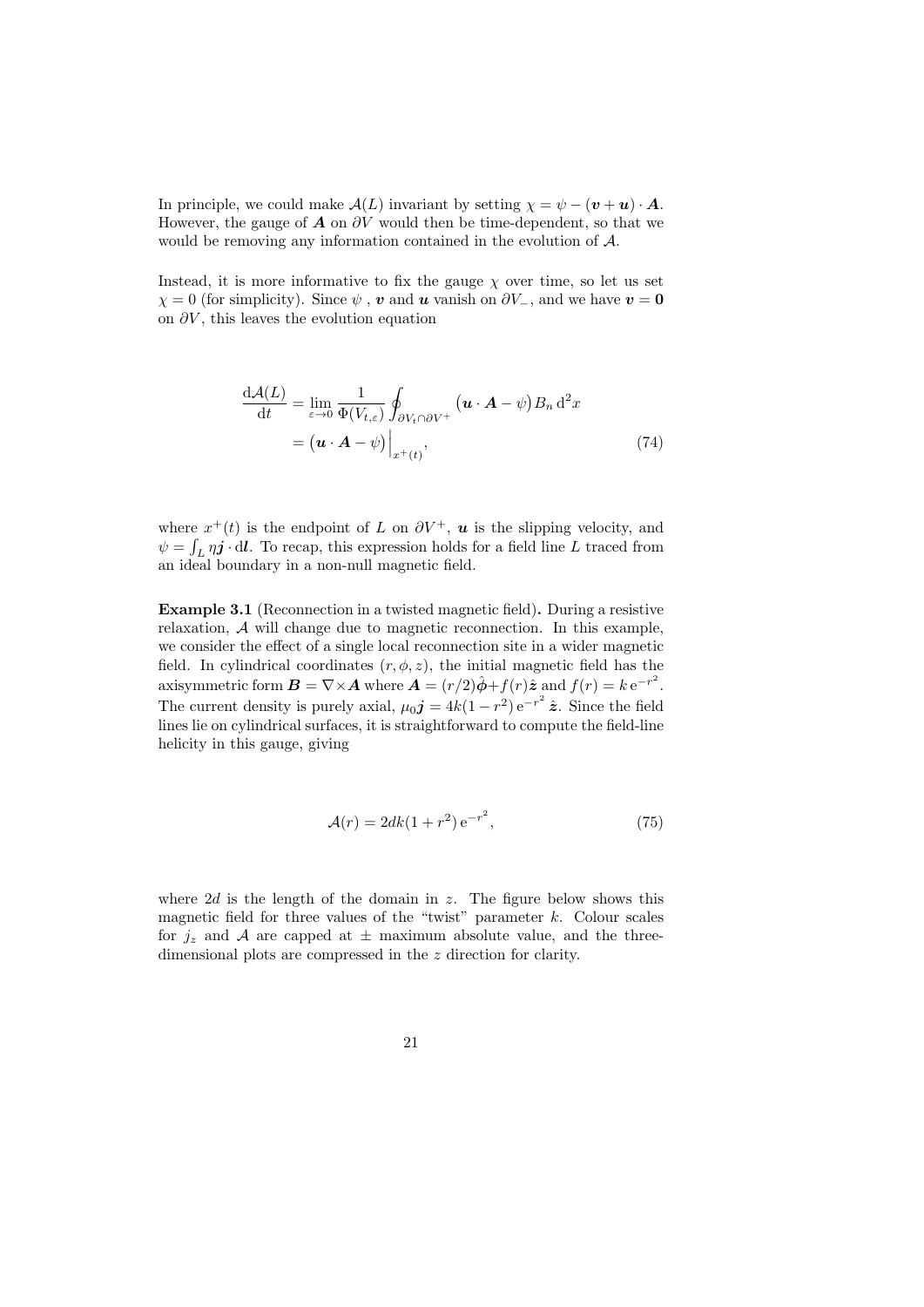

Let us now consider how this would evolve under the influence of a single localised reconnection site. In a real magnetic field, localised reconnection would arise from localisation of  $j$  in a sharp current sheet. However, we can model the basic effect by instead localising the resistivity with a gaussian form

$$
\eta(x, y, z) = \exp\left(-\frac{x^2 + (y - y_0)^2 + z^2}{(\frac{1}{5})^2}\right),\tag{76}
$$

describing a spherical "diffusion region" of radius  $\frac{1}{5}$  and centred at  $(0, y_0, 0)$ (displaced from the symmetry axis). Neglecting fluid velocity, we then consider how  $A$  changes under pure diffusion,

$$
\frac{\partial \mathbf{B}}{\partial t} = -\nabla \times (\eta \mathbf{j}).\tag{77}
$$

The figure below shows the terms in equation (74), for our three values of k. Again, colour scales are capped at  $\pm$  maximum absolute value.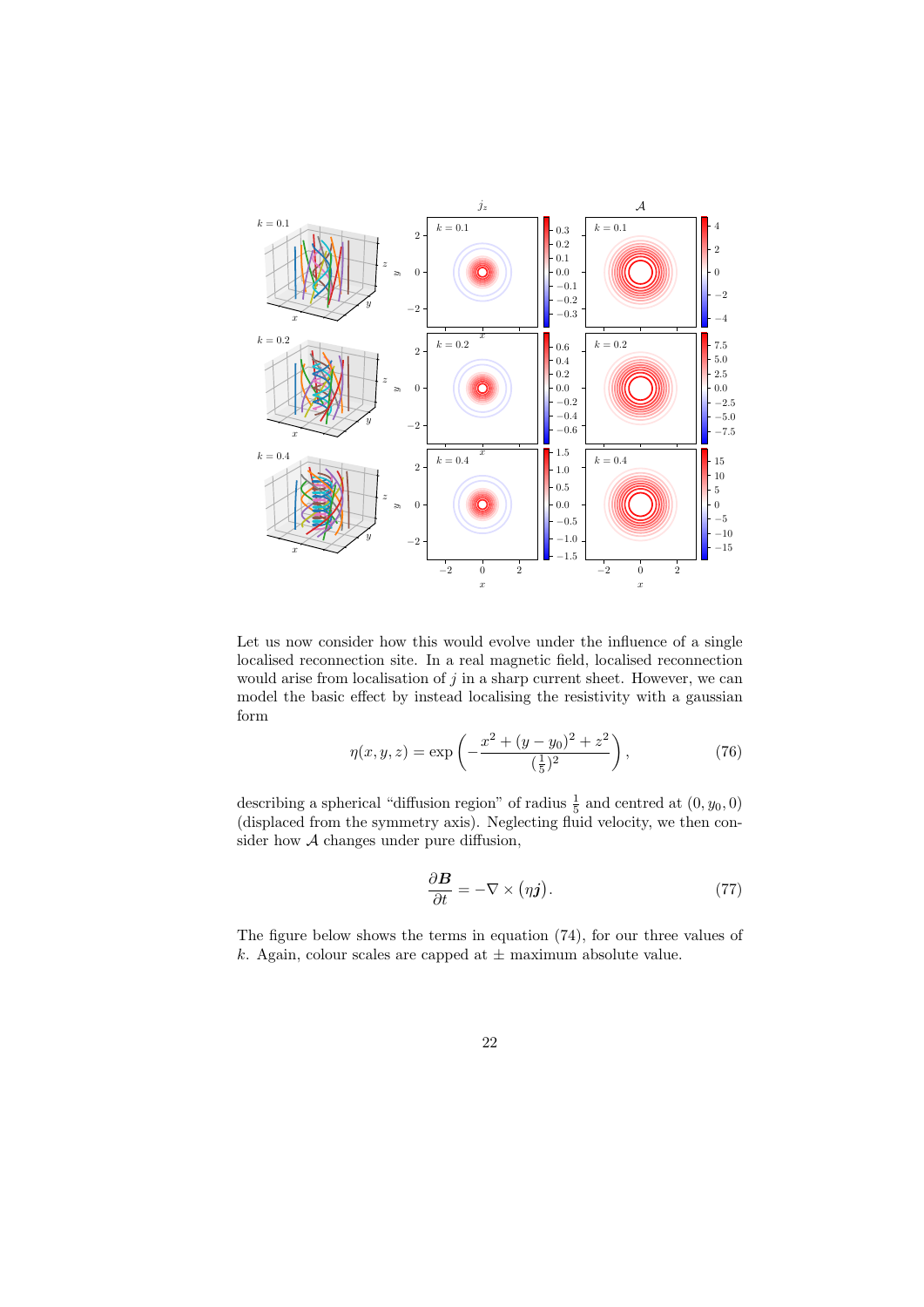

Here, we have computed  $\psi(x^+)$  by integrating  $\eta \mathbf{j}$  along magnetic field lines traced from a grid of starting points  $x^-$ . The slipping velocity  $u$  at each end-point  $x^+ \in \partial V^+$  has been computed by first estimating  $\nabla \psi$  at  $x^+$ using finite differences (which requires integrating  $\psi$  along several field lines ending near  $x^+$ ), then using

$$
u = \frac{z \times \nabla \psi}{B_z}.
$$
 (78)

This may be derived from (71) if we choose  $u_z \equiv 0$  and use the fact that  $\eta j$  vanishes on the boundary  $\partial V^+$ . Choosing  $u_z \equiv 0$  is possible because we can always add an arbitrary component of  $u$  parallel to  $B$  without changing  $u \times B$ . With  $u_z \equiv 0$  we ensure that the computed change in A matches what would be found by integrating **A** only between the boundaries  $z = -d$ and  $z = d$ .

Several observations are apparent from the figures above:

1. The terms are non-zero only for those field lines that pass through the diffusion region, reflecting the fact that ideal evolution does not change  $A$  (since the field-line end-points are fixed). The corresponding footpoint regions become more stretched out as k increases.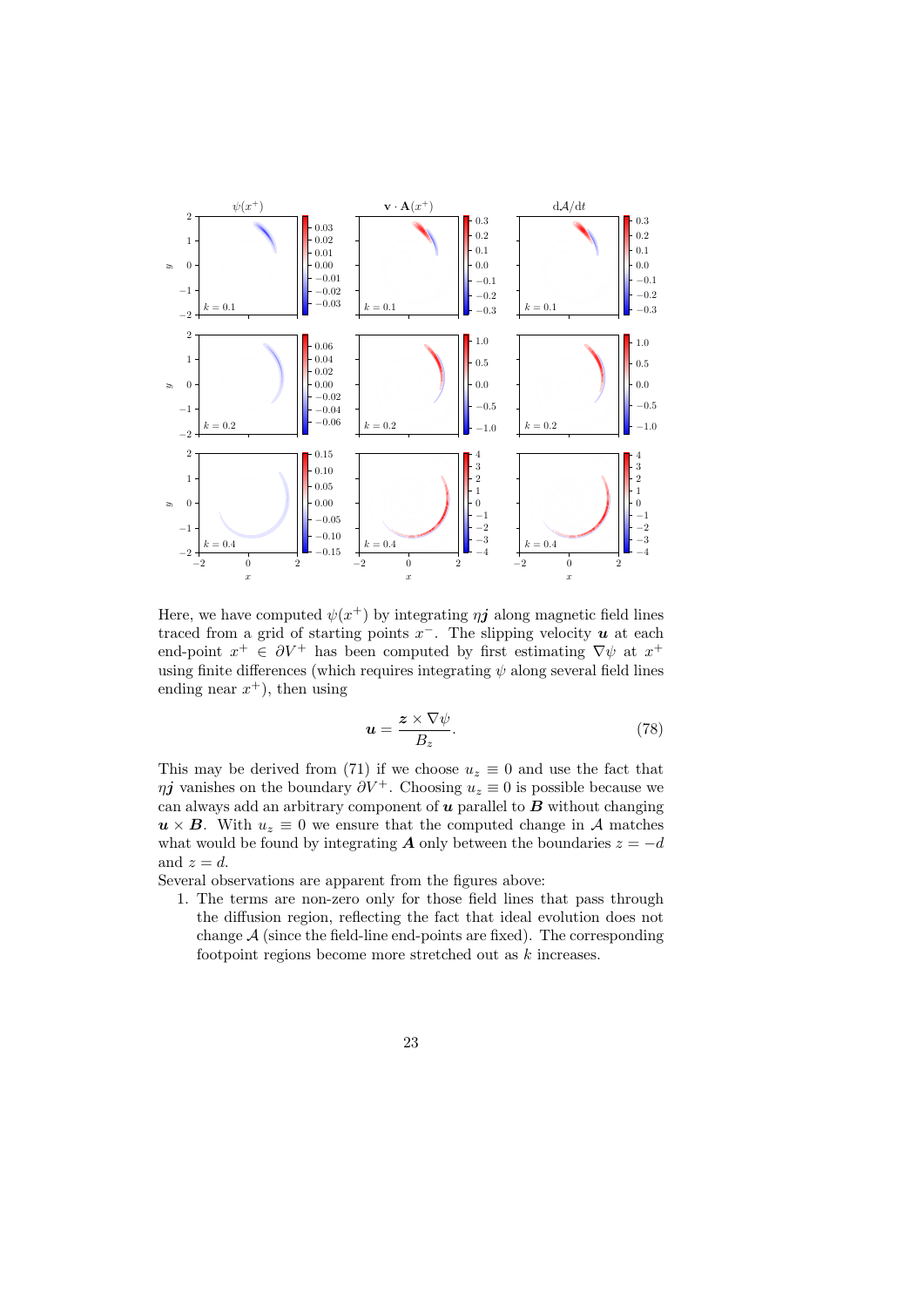- 2. The change in A is dominated by the  $u \cdot A$  term, with the contribution from  $\psi$  an order of magnitude smaller. The difference between  $\mathbf{u} \cdot \mathbf{A}$ and  $\psi$  increases for larger k, with  $\|\mathbf{u} \cdot \mathbf{A}\|_{\infty} \sim k^2$  (so that  $\|\mathrm{d}\mathcal{A}/\mathrm{d}t\|_{\infty} \sim$  $(k^2)$  but  $\|\psi\|_{\infty} \sim k$ .
- 3. The distribution of  $dA/dt$  tends to have approximately equal positive and negative regions, so that the overall net change is much smaller than the maximum local change. For example, with  $k = 0.4$  we have  $\int_{\partial V^-} d\mathcal{A}/dt d^2x \approx 4 \times 10^{-2}$ , but  $\int_{\partial V^-} |d\mathcal{A}/dt| d^2x \approx 7 \times 10^{-1}$ .

#### 3.3 Consequences for relaxation theory

The observations in Example 3.1 turn out to be rather general properties that apply to MHD relaxation in any non-null magnetic field with sufficiently complex field-line structure (Russell et al., 2015). Although we have considered a simple axisymmetric field, it is even easier to obtain the required complexity in a fully three-dimensional, turbulent system. To finish, we will explain why this behaviour arises.

**Dominance of**  $u \cdot A$  **term** A simple scaling analysis shows why the complexity of the field-line structure matters. Let  $\Delta$  be the scale on which **B** varies, then  $A \sim \Delta B$ . To see how **u** scales, we use (78) to see that  $u \sim |\nabla \psi|/B$ . In  $\nabla \psi$  we are taking the gradient of a field-line integrated quantity, which changes on the scale of gradients in the field-line mapping. Due to the stretching evident in Example 3.1, this is a smaller scale,  $\delta$ . Thus

$$
|\mathbf{u} \cdot \mathbf{A}| \sim \frac{|\psi|}{\delta B} \Delta B = \frac{\Delta}{\delta} |\psi|. \tag{79}
$$

So long as we have a scale separation  $\Delta/\delta$ , this explains why the evolution of A is dominated by the  $u \cdot A$  term.

Redistribution rather than dissipation The fact that

$$
\left| \int_{\partial V^{-}} \frac{\mathrm{d}A}{\mathrm{d}t} \mathrm{d}^2 x \right| \ll \int_{\partial V^{-}} \left| \frac{\mathrm{d}A}{\mathrm{d}t} \right| \mathrm{d}^2 x \tag{80}
$$

arises because of the fact that the slipping motion  $\boldsymbol{u}$  is along contours of  $\psi$  on  $\partial V^+$ . Since these contours are stretched into very thin shapes (with width  $\delta$ ), points with oppositely directed slipping motions are in close proximity to one another. Since A changes on the larger scale  $\Delta$ , the product  $\boldsymbol{u} \cdot \boldsymbol{A}$ changes sign with the direction of  $u$ , leading to patches of opposite sign like those in Example 3.1.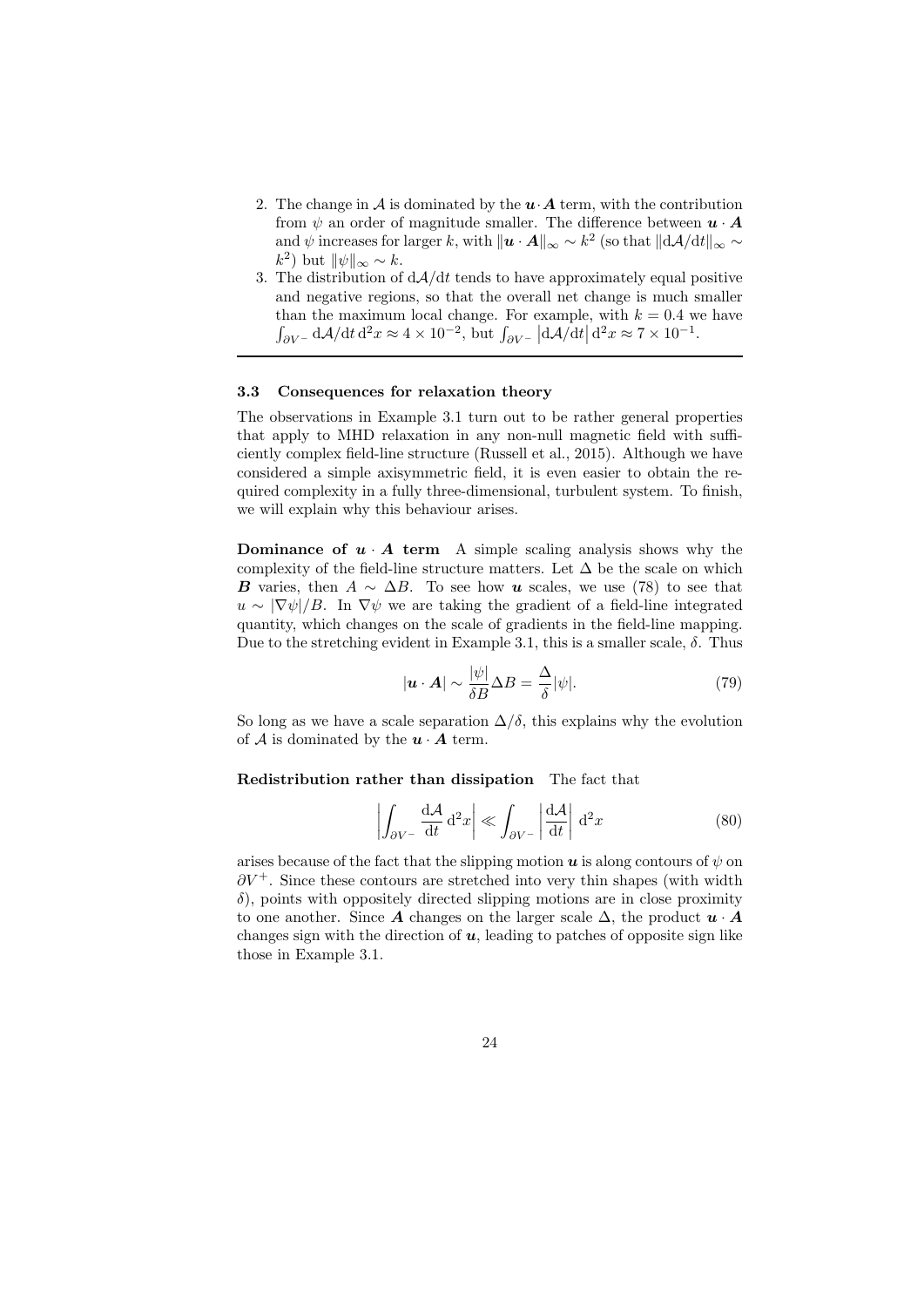Inequality (80) is a significant conclusion: it shows that field-line helicity will preferentially be redistributed during reconnection, rather than destroyed. If the scale  $\delta$  is small, this redistribution can be very rapid. Thus we arrive at a refined version of Taylor's hypothesis – in addition to conserving total helicity  $H$ , we expect that in sufficiently complex magnetic fields, reconnection will tend to redistribute field-line helicity between field lines, rather than destroying it.

# 4 Further Reading

Inevitably, a large amount of the existing literature has been omitted. This final section provides some selected pointers to other work.

**Pressure and density** A significant omission from the relaxation theories in Lectures 2 and 3 is the effect of the fluid pressure,  $p$ . Unlike a force-free field with  $j \times B = 0$ , a magnetohydrostatic equilibrium,

$$
\mathbf{j} \times \mathbf{B} = \nabla p,\tag{81}
$$

allows for a localised magnetic field by providing a confining force  $\nabla p$ . This is illustrated by Smiet et al. (2017), who used ideal magnetic relaxation (with a Lagrangian code) to produce localised magnetohydrostatic equilibria having the topology of the so-called Hopf field. Their final states have significant  $\nabla p$ , even though p was initially uniform.

Computing equilibria of the form (81) directly is difficult in the threedimensional case, owing to the possibility of stochastic/ergodic regions. In such regions, filled by a single magnetic field line, pressure must be constant since (81) implies that  $\mathbf{B} \cdot \nabla p = 0$ . But toroidal equilibria also have an infinite number of toroidal flux surfaces, on which  $\nabla p$  is non-zero. The pressure  $p$  will therefore be a rather complex function of space. The widelyused numerical code VMEC for solving (81) (Hirshman and Whitson, 1983) precludes stochastic regions by assuming a nested family of flux surfaces, but more sophisticated models with "stepped-pressure equilibria" are under development (Hudson et al., 2012).

Even if the fluid pressure is negligible, Bajer and Moffatt (2013) show that we expect significant density variations to be generated by the magnetic relaxation process. These arise because the system naturally pushes fluid in towards magnetic null points, in order to try and equalise magnetic pressure. In this way, the dynamical phase of the relaxation is expected to leave a lasting imprint in the fluid itself.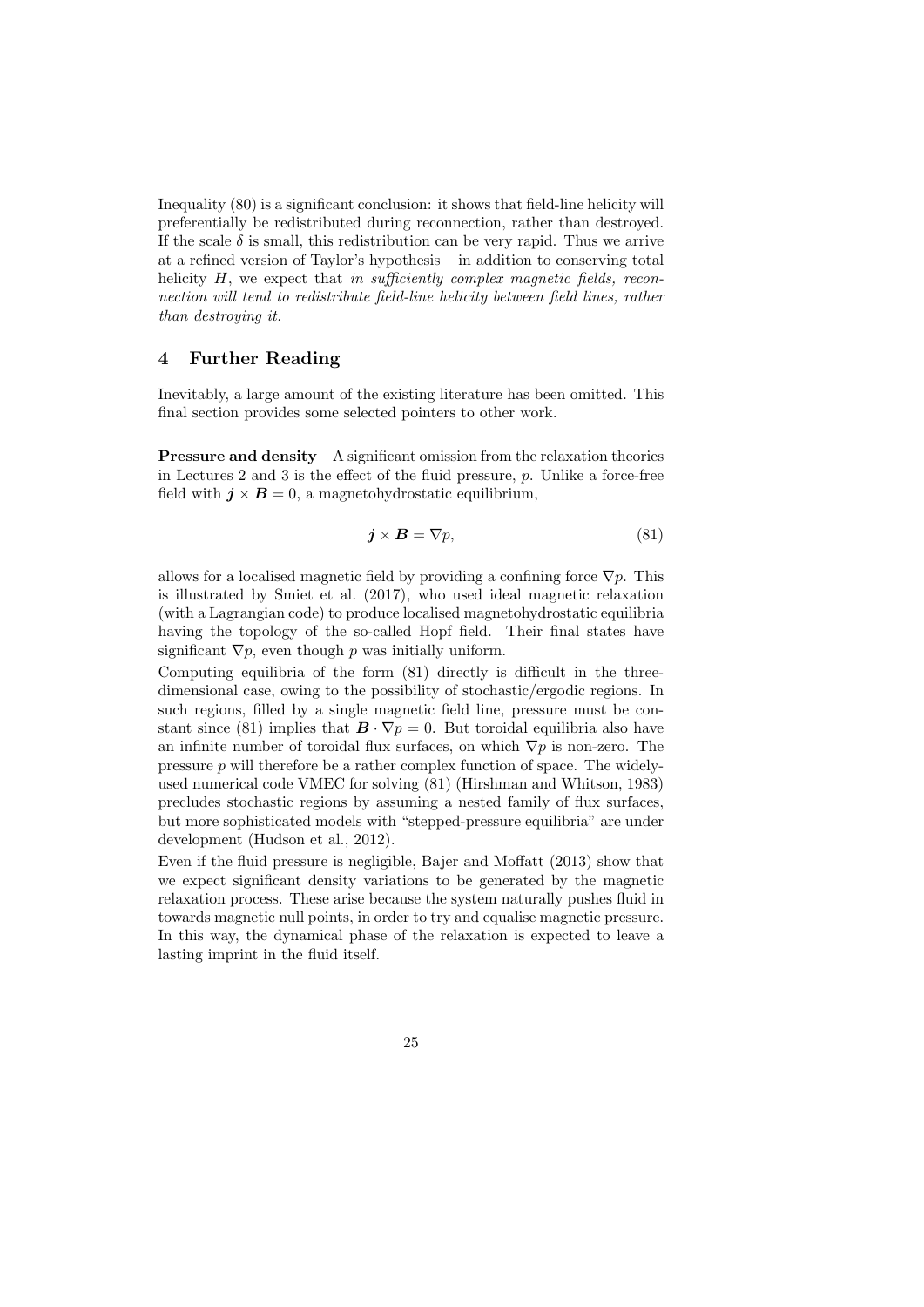Extending Taylor theory The idea of adding additional constraints to Taylor's basic hypothesis of conserved  $H$  is not new. This has been motivated, for example, by measurements of spatially varying  $\alpha$  in fusion devices, where the toroidal current is often smaller nearer to the vessel wall. Regarding additional constraints, Bhattacharjee and Dewar (1982) argue that, since the individual subvolume helicities  $h(V_t)$  are not conserved, one ought to instead retain additional global ideal constraints. They consider magnetic fields  $\mathbf{B} = (\nabla \zeta - \Phi'(\Psi) \nabla \theta) \times \nabla \Psi$  that lie on toroidal flux surfaces, where Ψ and Φ denote toroidal and poloidal magnetic flux functions, respectively. Given any chosen set of ideal constraints  $\{K[\omega_i]\}$  of the form

$$
K[\omega_i] = \frac{1}{2} \int_V \omega_i(\Psi, \Phi) \mathbf{A} \cdot \mathbf{B} \, d^3x,\tag{82}
$$

with each  $\omega_i$  some chosen function, they show that the corresponding minimumenergy states must be nonlinear force-free fields of the form

$$
\mathbf{j} = \sum_{i} \alpha_i \left( \frac{\Psi}{2} \frac{\partial \omega_i}{\partial \Psi} + \frac{\Phi}{2} \frac{\partial \omega_i}{\partial \Phi} + \omega_i \right) \mathbf{B}.
$$
 (83)

The single constraint  $\omega_i = 2$  is equivalent to standard Taylor theory. The case with two constraints  $\omega_1(\Psi, \Phi) = 2$  and  $\omega_2(\Psi, \Phi) = (q_s \Psi + \Phi)^2$  was proposed as a better model for laboratory plasmas whose relaxed states are dominated by a single helical tearing mode. The constant  $q_s$  is set to the pitch of the desired dominant mode, so that the constraint  $K[\omega_2]$  effectively enforces invariance of the helicity of that particular mode. The theory does not predict which mode will be dominant, so this needs to be established some other way (e.g., Paccagnella, 2016).

Recent MHD simulations of braided solar coronal loops have found that the relaxation process is poorly modelled by Taylor's theory (Pontin et al., 2016), and that the final state is a nonlinear rather than linear force-free field (motivating, indeed, the work in Lecture 3). However, even applying the original Taylor theory in astrophysical systems like the Sun's corona has its own complications. One issue is that the domain  $V$  where relaxation occurs does not have a definite fixed boundary. Rather, it has a free boundary that may expand during the relaxation process itself (e.g., Bareford et al., 2013), and which is not predicted by the Taylor theory. Globally, the classic picture of Heyvaerts and Priest (1984) envisages dividing the corona into individual magnetic flux tubes ("coronal loops") in which localised relaxation events occur independently. However, recent work by Hussain et al. (2017) used Taylor theory to approximate the energy released in an MHD simulation of an "avalanche" of relaxation events in neighbouring coronal loops – here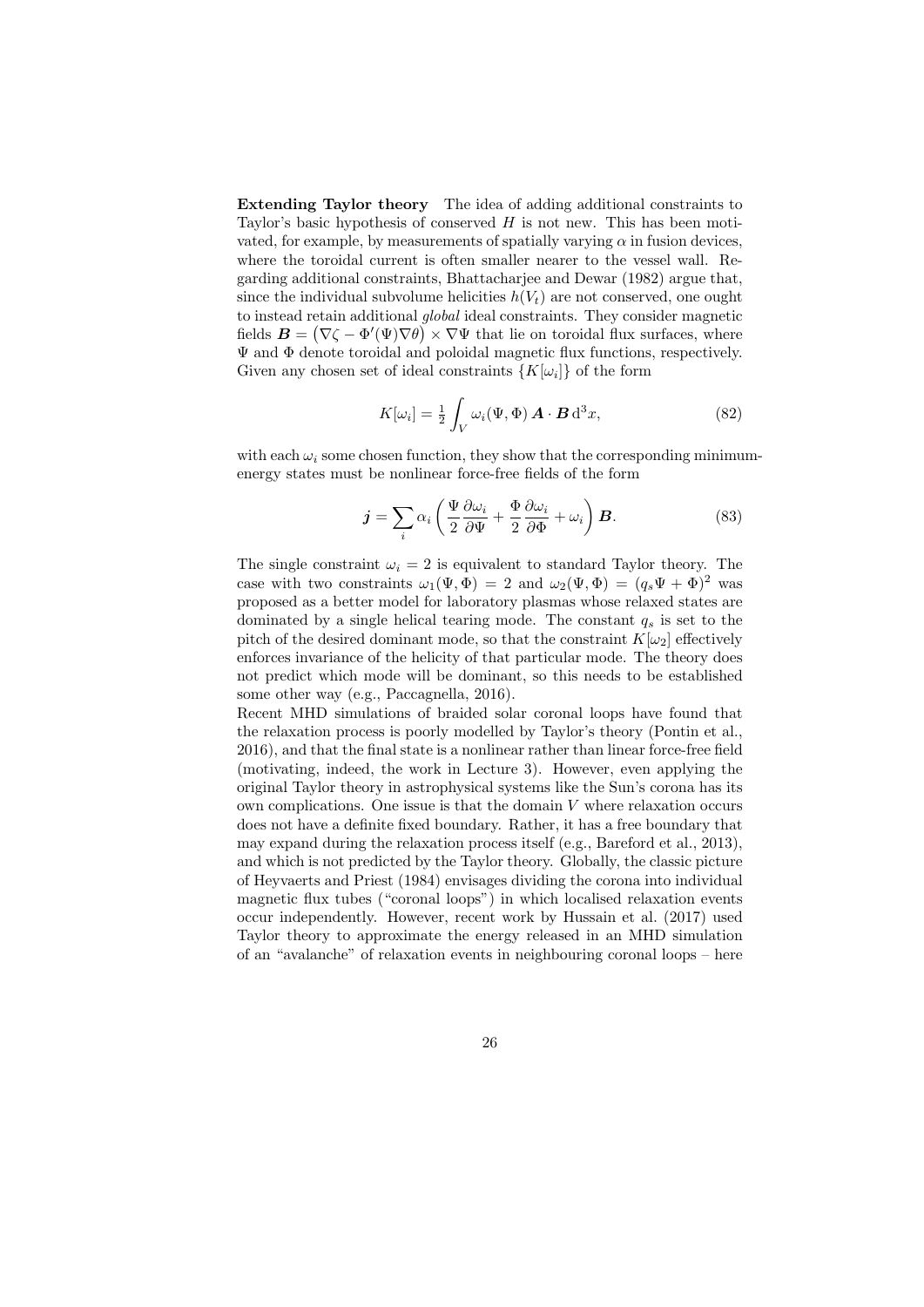the instability of one loop triggers that of a neighbour, in a chain reaction. In this merging application, the radius of each subsequent merged loop was determined by equating internal and external magnetic pressure. Finally, we note that free boundaries are not limited to astrophysics: Gimblett et al. (2006) have developed a model for Taylor relaxation in the outer region of a tokamak plasma that predicts the energy losses due to an edge-localised mode.

# Bibliography

- K. Bajer and H. K. Moffatt. Magnetic Relaxation, Current Sheets, and Structure Formation in an Extremely Tenuous Fluid Medium. Astrophys. J., 779:169, December 2013. doi: 10.1088/0004-637X/779/2/169.
- M. R. Bareford, A. W. Hood, and P. K. Browning. Coronal heating by the partial relaxation of twisted loops. Astron. Astrophys., 550:A40, February 2013. doi: 10.1051/0004-6361/201219725.
- M. A. Berger. Rigorous new limits on magnetic helicity dissipation in the solar corona. Geophysical and Astrophysical Fluid Dynamics, 30:79–104, September 1984. doi: 10.1080/03091928408210078.
- M. A. Berger. An energy formula for nonlinear force-free magnetic fields. Astron. Astrophys., 201:355–361, August 1988.
- A. Bhattacharjee and R. L. Dewar. Energy principle with global invariants. Phys.Fluids, 25:887–897, May 1982. doi: 10.1063/1.863819.
- D. Biskamp. Nonlinear Magnetohydrodynamics. July 1997.
- P. K. Browning. Helicity injection and relaxation in a solar-coronal magnetic loop with a free surface. J. Plasma Phys., 40:263–280, October 1988. doi: 10.1017/S002237780001326X.
- S. Candelaresi, D. I. Pontin, and G. Hornig. Magnetic Field Relaxation and Current Sheets in an Ideal Plasma. Astrophys. J., 808:134, August 2015. doi: 10.1088/0004-637X/808/2/134.
- J. Cantarella, D. DeTurck, H. Gluck, and M. Teytel. The spectrum of the curl operator on spherically symmetric domains. Physics of Plasmas, 7: 2766–2775, July 2000. doi: 10.1063/1.874127.
- A. R. Choudhuri. The physics of fluids and plasmas : an introduction for astrophysicists /. November 1998.
- C. G. Gimblett, R. J. Hastie, and P. Helander. Model for Current-Driven Edge-Localized Modes. Phys. Rev. Lett., 96(3):035006, January 2006. doi: 10.1103/PhysRevLett.96.035006.
- J. Heyvaerts and E. R. Priest. Coronal heating by reconnection in DC current systems - A theory based on Taylor's hypothesis. Astron. Astrophys., 137:63–78, August 1984.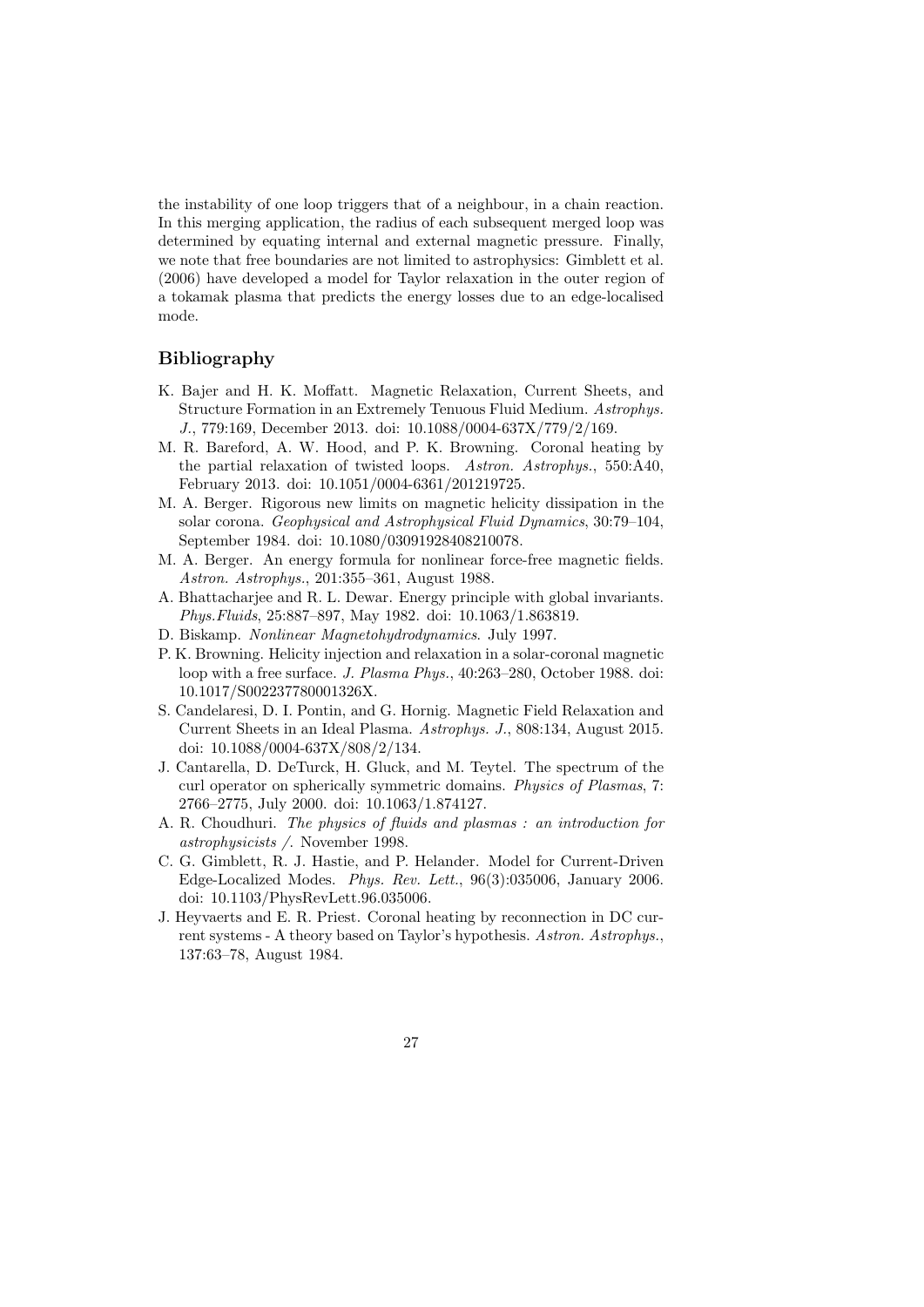- S. P. Hirshman and J. C. Whitson. Steepest-descent moment method for three-dimensional magnetohydrodynamic equilibria. Phys. Fluids, 26: 3553–3568, December 1983. doi: 10.1063/1.864116.
- S. R. Hudson, R. L. Dewar, G. Dennis, M. J. Hole, M. McGann, G. von Nessi, and S. Lazerson. Computation of multi-region relaxed magnetohydrodynamic equilibria. Phys. Plasmas, 19(11):112502, November 2012. doi: 10.1063/1.4765691.
- A. S. Hussain, P. K. Browning, and A. W. Hood. A relaxation model of coronal heating in multiple interacting flux ropes. Astron. Astrophys., 600:A5, April 2017. doi: 10.1051/0004-6361/201629589.
- P. Laurence and M. Avellaneda. On Woltjer's variational principle for forcefree fields. Journal of Mathematical Physics, 32:1240–1253, May 1991. doi: 10.1063/1.529321.
- H. K. Moffatt. The energy spectrum of knots and links. Nature, 347:367– 369, September 1990. doi: 10.1038/347367a0.
- H. K. Moffatt. Relaxation under topological constraints. In H. K. Moffatt, G. M. Zaslavsky, P. Comte, and M. Tabor, editors, Topological Aspects of the Dynamics of Fluids and Plasmas, pages 3–28. Springer Netherlands, Dordrecht, 1992.
- H. K. Moffatt. Magnetic relaxation and the Taylor conjecture. J. Plasma Phys., 81(6):905810608, December 2015. doi: 10.1017/S0022377815001269.
- R. Paccagnella. Relaxation models for single helical reversed field pinch plasmas. Phys. Plasmas, 23(9):092512, September 2016. doi: 10.1063/1.4963677.
- D. I. Pontin and G. Hornig. The Structure of Current Layers and Degree of Field-line Braiding in Coronal Loops. Astrophys. J., 805:47, May 2015. doi: 10.1088/0004-637X/805/1/47.
- D. I. Pontin, S. Candelaresi, A. J. B. Russell, and G. Hornig. Braided magnetic fields: equilibria, relaxation and heating. Plasma Phys. Contr. Fusion, 58(5):054008, May 2016. doi: 10.1088/0741-3335/58/5/054008.
- A. Reiman. Minimum energy state of a toroidal discharge. Phys. Fluids, 23:230–231, January 1980. doi: 10.1063/1.862857.
- R. L. Ricca and F. Maggioni. On the groundstate energy spectrum of magnetic knots and links. J. Phys. A Math. General, 47(20):205501, May 2014. doi: 10.1088/1751-8113/47/20/205501.
- A. J. B. Russell, A. R. Yeates, G. Hornig, and A. L. Wilmot-Smith. Evolution of field line helicity during magnetic reconnection. Phys. Plasmas, 22(3):032106, March 2015. doi: 10.1063/1.4913489.
- C. B. Smiet, S. Candelaresi, and D. Bouwmeester. Ideal relaxation of the Hopf fibration. Phys. Plasmas, 24(7):072110, July 2017. doi: 10.1063/1.4990076.